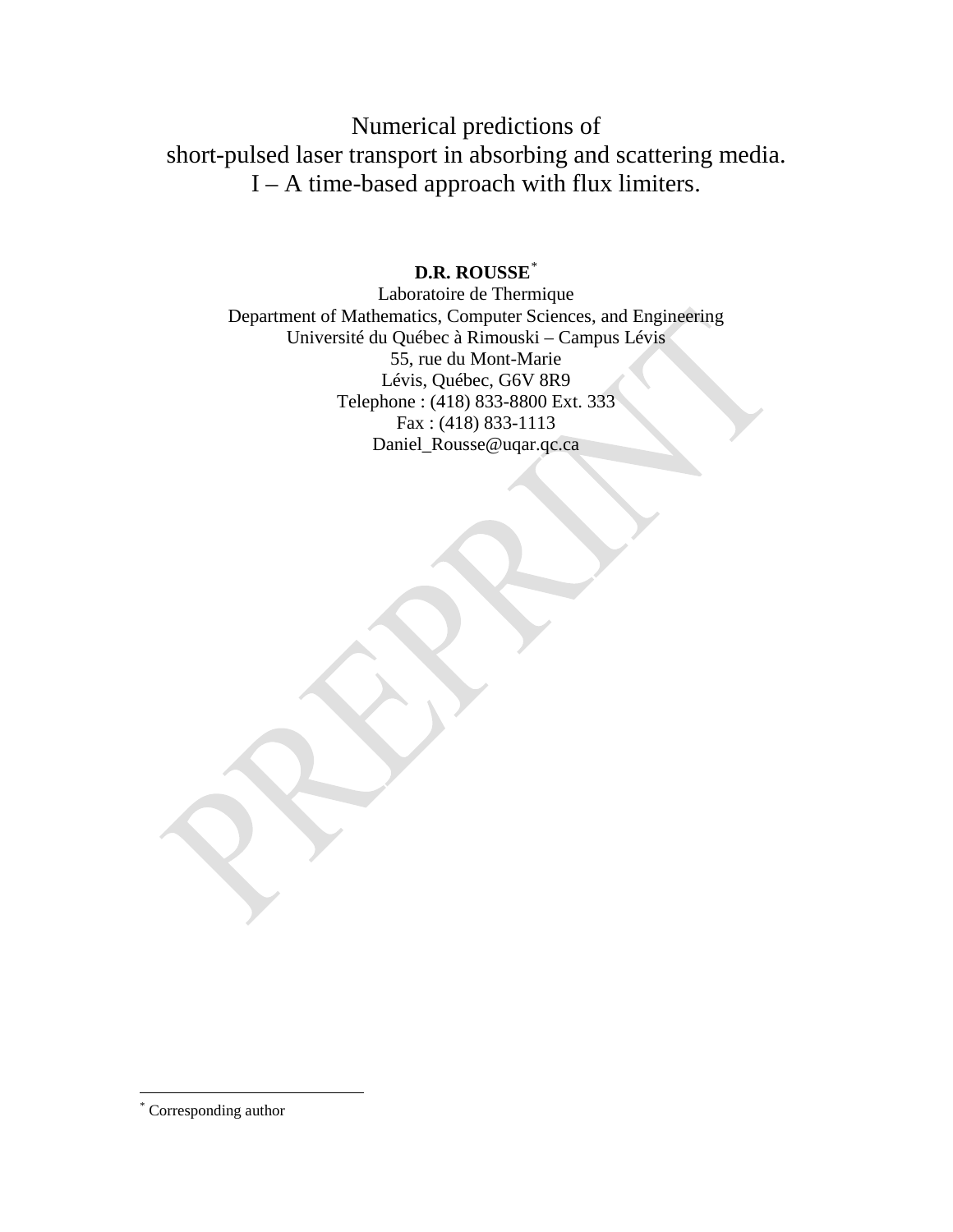A one-dimensional transient radiative transfer problem in the Cartesian coordinate system involving an absorbing and scattering medium illuminated by a short laser pulse has computationally been solved by use of a Finite Volume Method (FVM). Previous works have shown that first order spatial interpolation schemes can not represent the physics of the problem adequately as transmitted fluxes emerge before the minimal physical time required to leave the medium. In this paper, the Van Leer and Superbee flux limiters, combined with the second order Lax-Wendroff scheme, are used in an attempt to prevent this. Results presented in this work show that despite significant improvement, flux limiters fail to completely eliminate the physically unrealistic behavior. Therefore, a numerical approach into which temporal variables are transformed into frequencydependent variables is presented in the companion paper [1] to this work.

*Keywords*: radiative transfer; transient regime; short laser pulse; flux limiters; finite volume method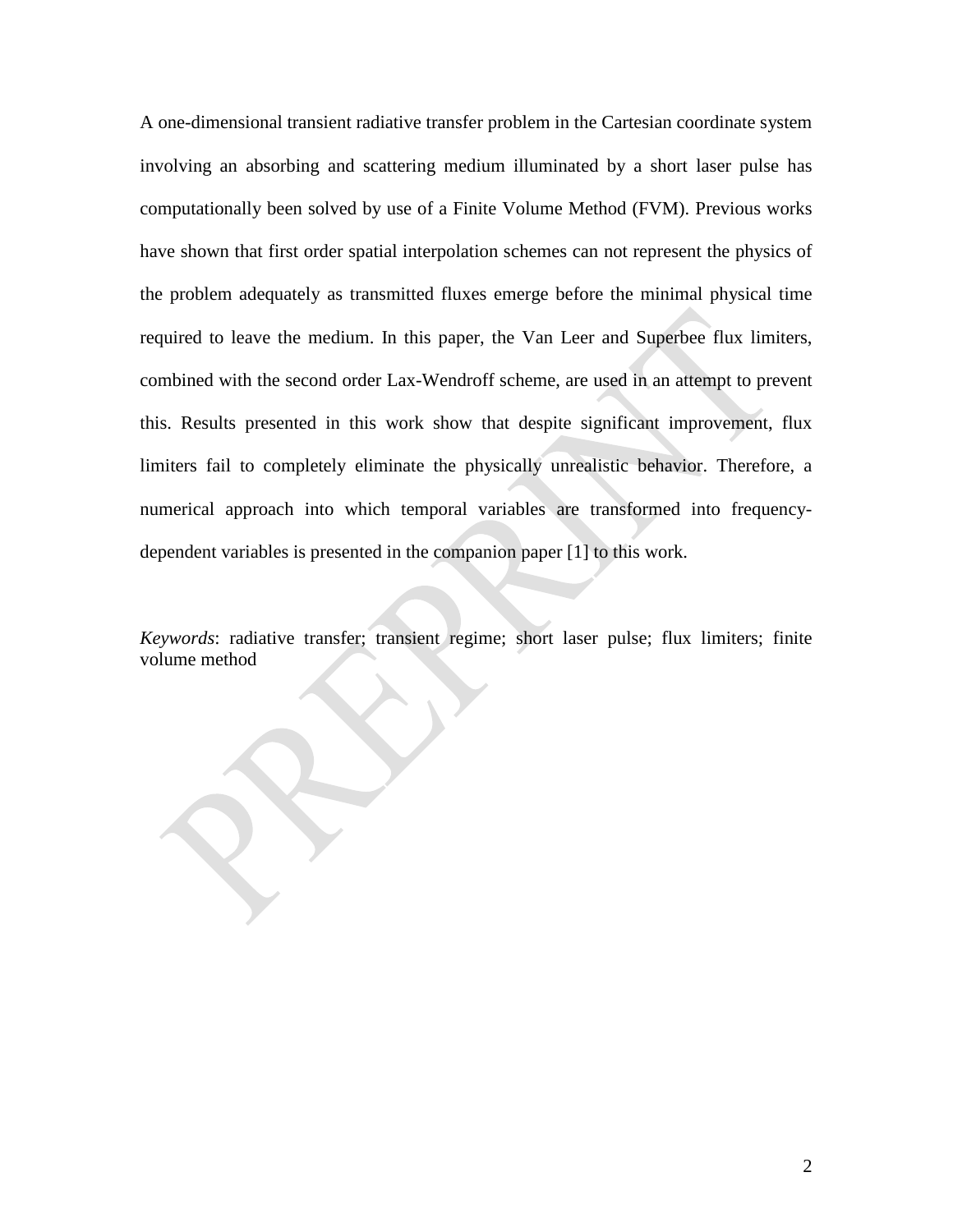### **NOMENCLATURE**

- *a* asymmetry factor of the linear scattering phase function, -
- *c* speed of electromagnetic wave,  $ms^{-1}$
- *C*<sup>0</sup> Courant number, -
- *H* Heaviside function, -
- *I* intensity,  $Wm^{-2}sr^{-1}\mu m^{-1}$
- *j* spatial node, -
- *m* discrete direction, -
- *n* temporal step, -
- *r* ratio of interpolation slopes, -
- *Sc* source function due to the scattering of the collimated component of intensity,

 $Wm^{-2}\mu m^{-1}$ 

- *t* time, s
- *t* dimensionless time, -
- *T* hemispherical transmittance, -
- *wm* angular weight, solid angle, -
- *zL* thickness of the medium, m

## *Greek letters*

- $\beta$  extinction coefficient, m<sup>-1</sup>
- $\Delta_+$  slopes between intensities at nodes *j* and *j* + 1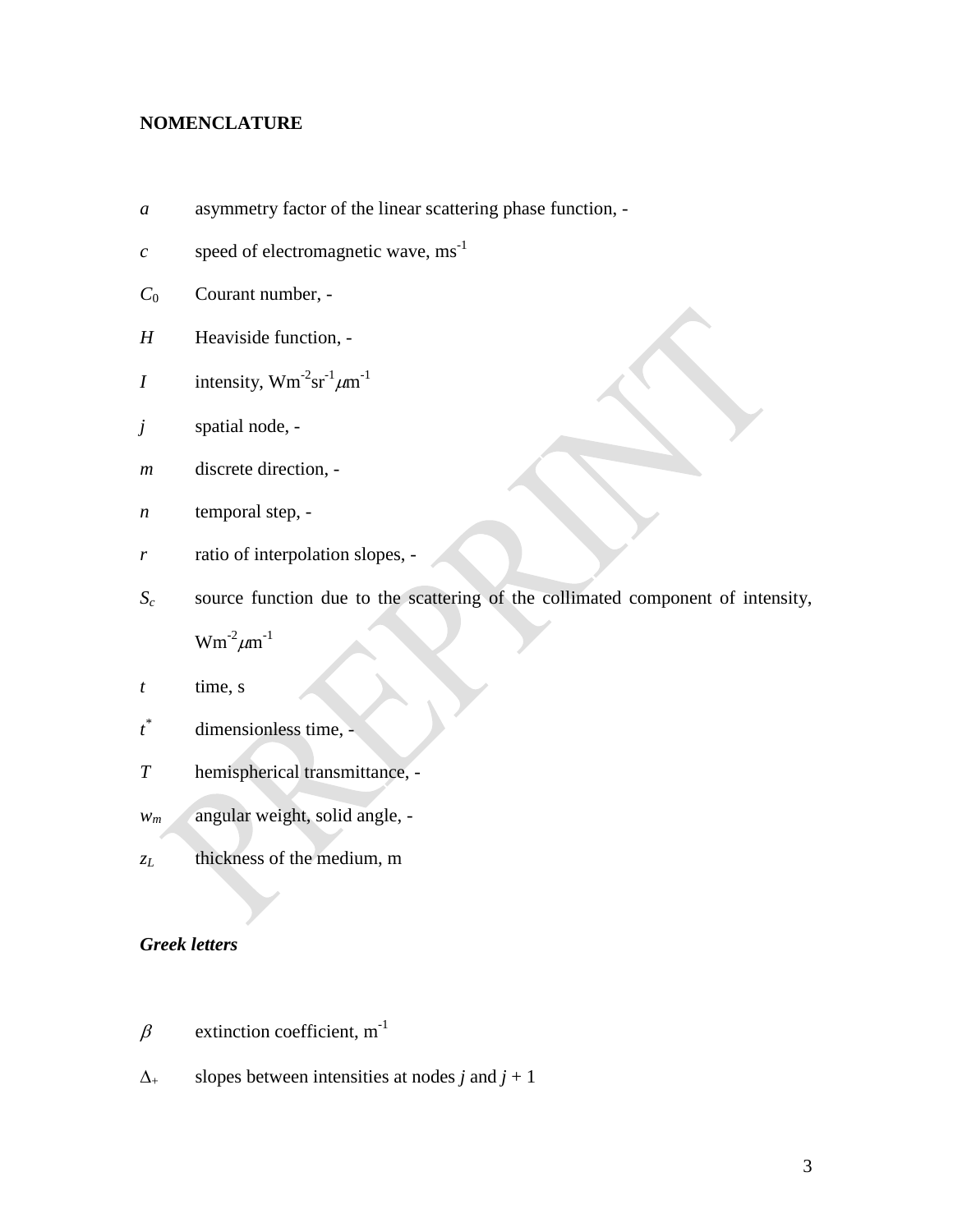- $\Delta$  slopes between intensities at nodes *j* 1 and *j*
- $\theta$  polar angle, rad
- $\mu$  direction cosine relative to the polar angle, -
- $\tau$  optical depth, -
- <sup>τ</sup>*<sup>L</sup>* optical thickness, -
- $\phi$  azimuthal angle, rad
- Φ scattering phase function, -
- Ψ flux limiter, -
- $\omega$  albedo for single scattering, -

# *Subscripts/Superscripts*

- ′ other directions
- 0 incident collimated beam
- *c* collimated component
- *d* diffuse component
- *j* refers to a spatial node
- $j \pm \frac{1}{2}$  refers to the boundaries of a control volume
- *L* refers to medium thickness
- *m* refers to a discrete direction
- *n* refers to a temporal step
- *p* refers to the pulse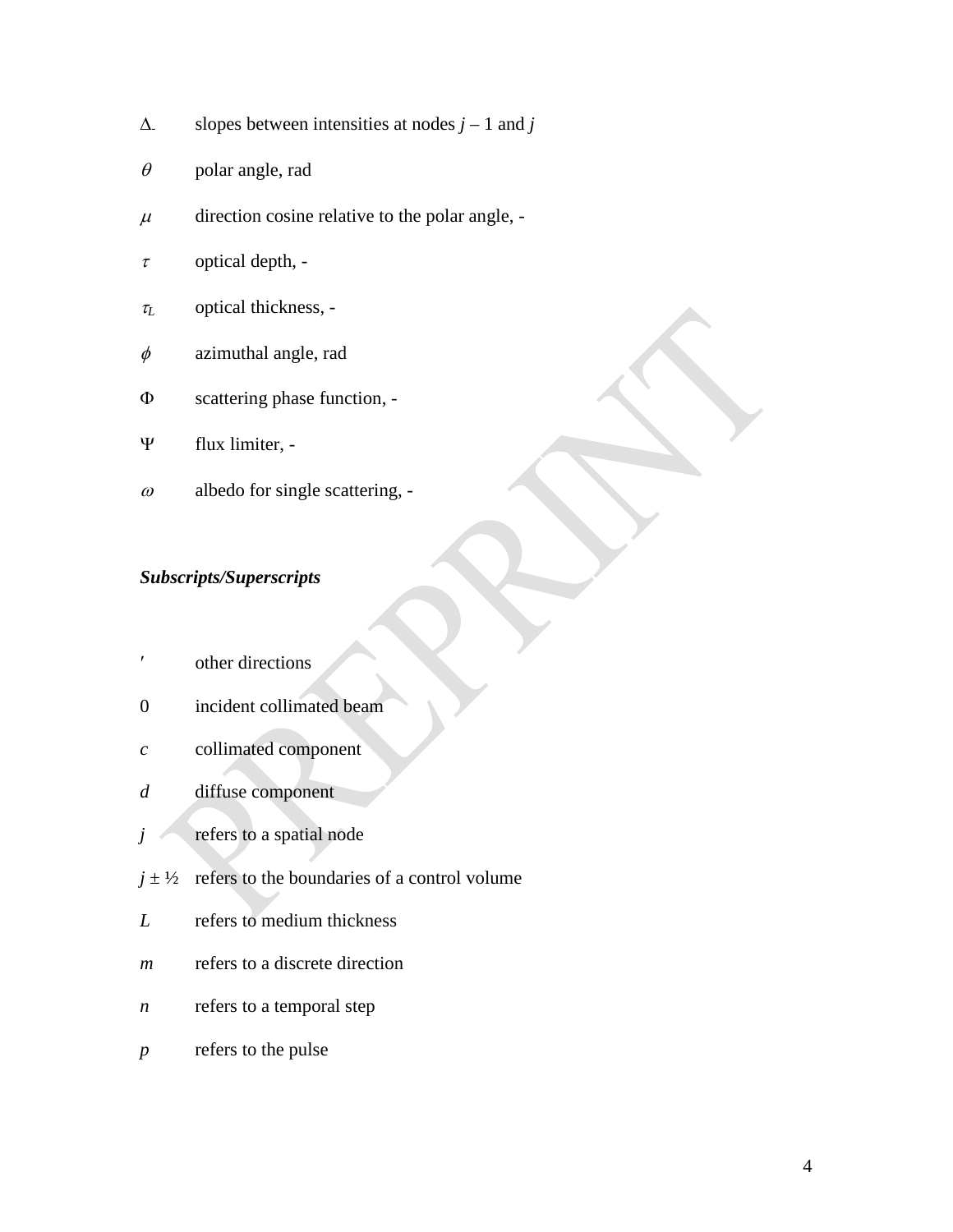#### **1. INTRODUCTION**

Since the original work of Rackmil and Buckius [1], interest for transient radiative transfer has recently increased, mainly because of numerous possible uses of short pulse lasers in a wide variety of engineering and biomedical applications [2]. Optical diagnosis of absorbing and scattering media using temporal distributions of transmittance and/or reflectance remains a promising application of transient radiative transfer [2,3].

Transient effects associated with radiation heat transfer can be neglected when the time needed by the photons to leave a medium is shorter than the period of variation of the radiative source, which is the case in most engineering applications. However, a radiative flux emitted in a short time scale (from picosecond to femtosecond), such as a pulsed laser, involves non-negligible unsteady effects. Therefore, a typical transient radiative transfer problem arises when an absorbing and scattering medium is illuminated by a short laser pulse, for which the duration is of the same order of magnitude, or less, than the time required by the radiation to leave the medium [2].

A wide variety of computational methods have been developed in order to solve the Transient Radiative Transfer Equation (TRTE), which describes the spatial and temporal variations of the radiation intensity into a participating medium along a particular direction. Among these methods: the Monte Carlo formulations [4,5], the classical Spherical Harmonics [2], the modified  $MP_{1/3}A$  [6], the two-flux approaches [2], the Radiation Element Methods [7], the Discrete Ordinates approaches [8-10], the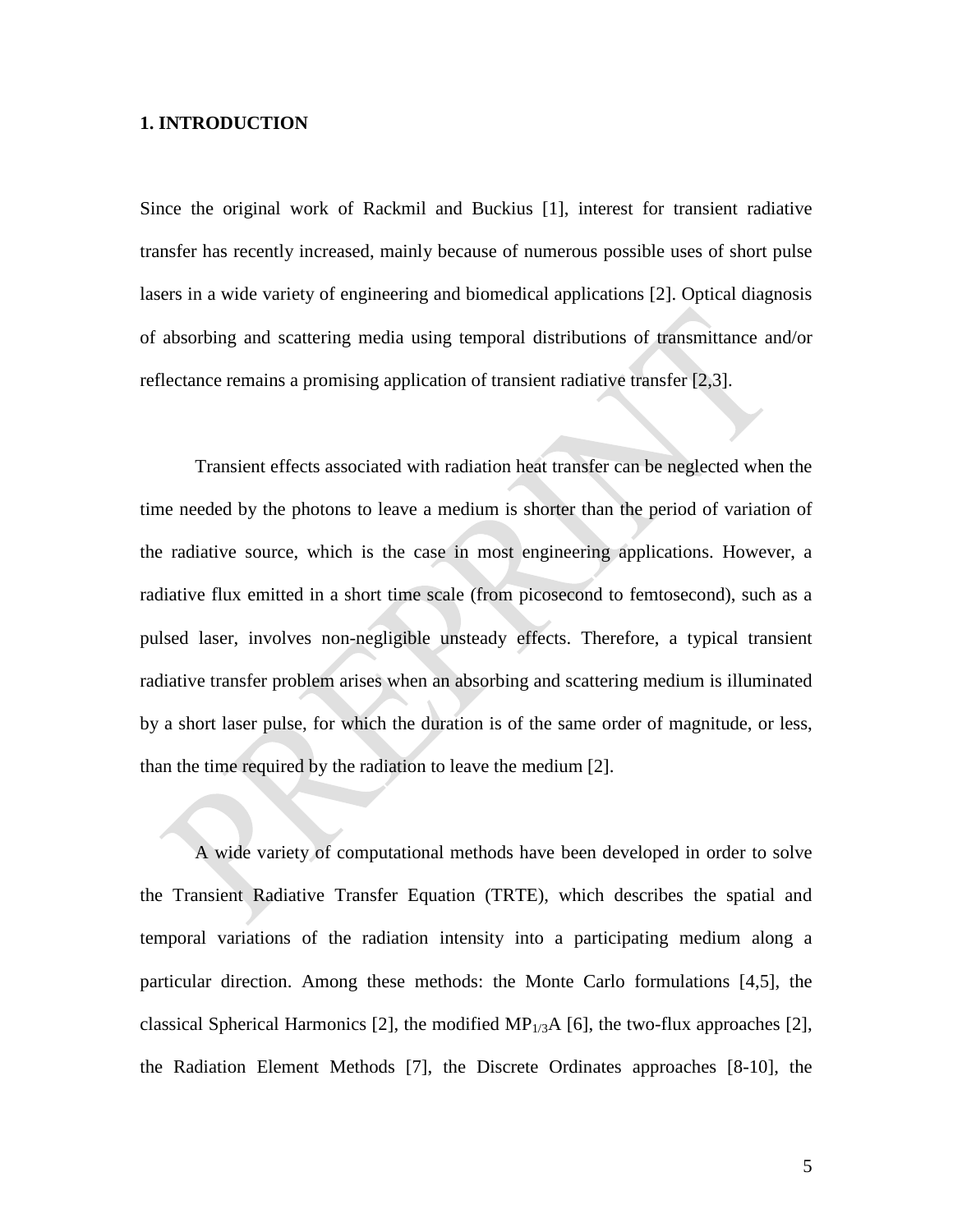integral formulations [11,12] and, more recently, a backward method of characteristics [13,14].

In this paper, a Finite Volume Method (FVM) is proposed in the context of a onedimensional problem. The reasons underlying this choice can be summarized as follows: (1) it makes use of an appropriate representation of the angular dependence of the radiation intensity (unlike a two-flux method), (2) it allows simplicity of implementation and solution (unlike high order Spherical Harmonics), (3) it involves relatively short computational times for convergence (unlike Monte Carlo formulations), and (4) it broadens the possibilities of angular discretization (unlike discrete ordinates methods).

Preliminary results [15] obtained with the FVM embedding first order spatial interpolation schemes (upwind and exponential), have shown that the model induces transmitted radiative fluxes that emerge earlier than the minimal time required by the radiation to leave the medium. This unphysical result has been reported elsewhere in the literature [8-10] and constitutes the main drawback of the FVM and other methods applied to the solution of 1-D transient radiative transfer. This is caused mainly by the interdependence between the spatial and temporal discretizations, and the numerical approximations embedded within the application of an interpolation scheme. Here, the main objective of this paper is to minimize the unphysical results associated with the propagation of a sharp wave front. This is done by the implementation of a second order interpolation scheme (Lax-Wendroff) coupled with flux limiters into the FVM as some researchers [8,9,16,17] have proposed similar ideas in attempts to overcome the problem.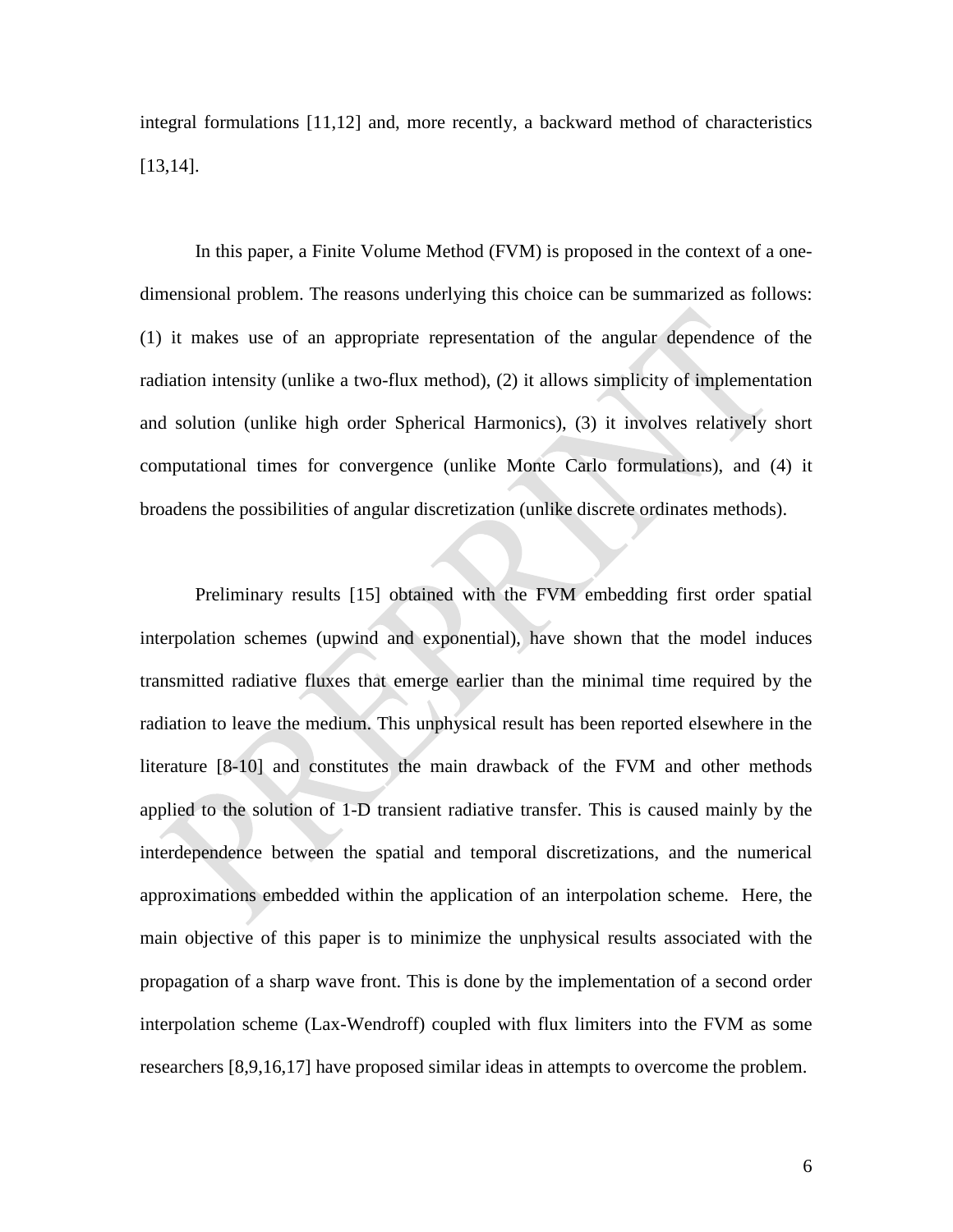The theoretical formulation is summarized in the second section: the problem is described, the assumptions are formulated, and the TRTE is presented. The FVM formulation along with the application of the Van Leer and Superbee flux limiters are afterwards the subject matter of section 3. The proposed method is then applied to two typical 1D transient radiative transfer problems, and results are compared with those obtained with a first order exponential scheme [15] and with those available in the literature. Concluding remarks are presented in the fifth section of the paper.

#### **2. THEORETICAL FORMULATION**

#### *2.1. Transient radiative transfer problem description and assumptions*

Throughout this paper, the following assumptions apply: (1) the medium is a planeparallel semi-infinite layer of thickness  $z_L$ ; (2) the layer is composed of an non-emitting, absorbing and scattering homogeneous medium, with a relative refractive index of unity; (3) radiative properties are calculated at the central wavelength of the pulse's spectral bandwidth and, consequently, reference to wavelength is omitted in the notations; (4) scattering is assumed to be independent; (5) boundaries are transparent; (6) the layer is subject to a collimated short square pulse of radiation at normal incidence (the problem is azimuthally symmetric); (7) a pure transient radiative transfer regime is considered, i.e. the pulse width is less than the characteristic time for the establishment of any other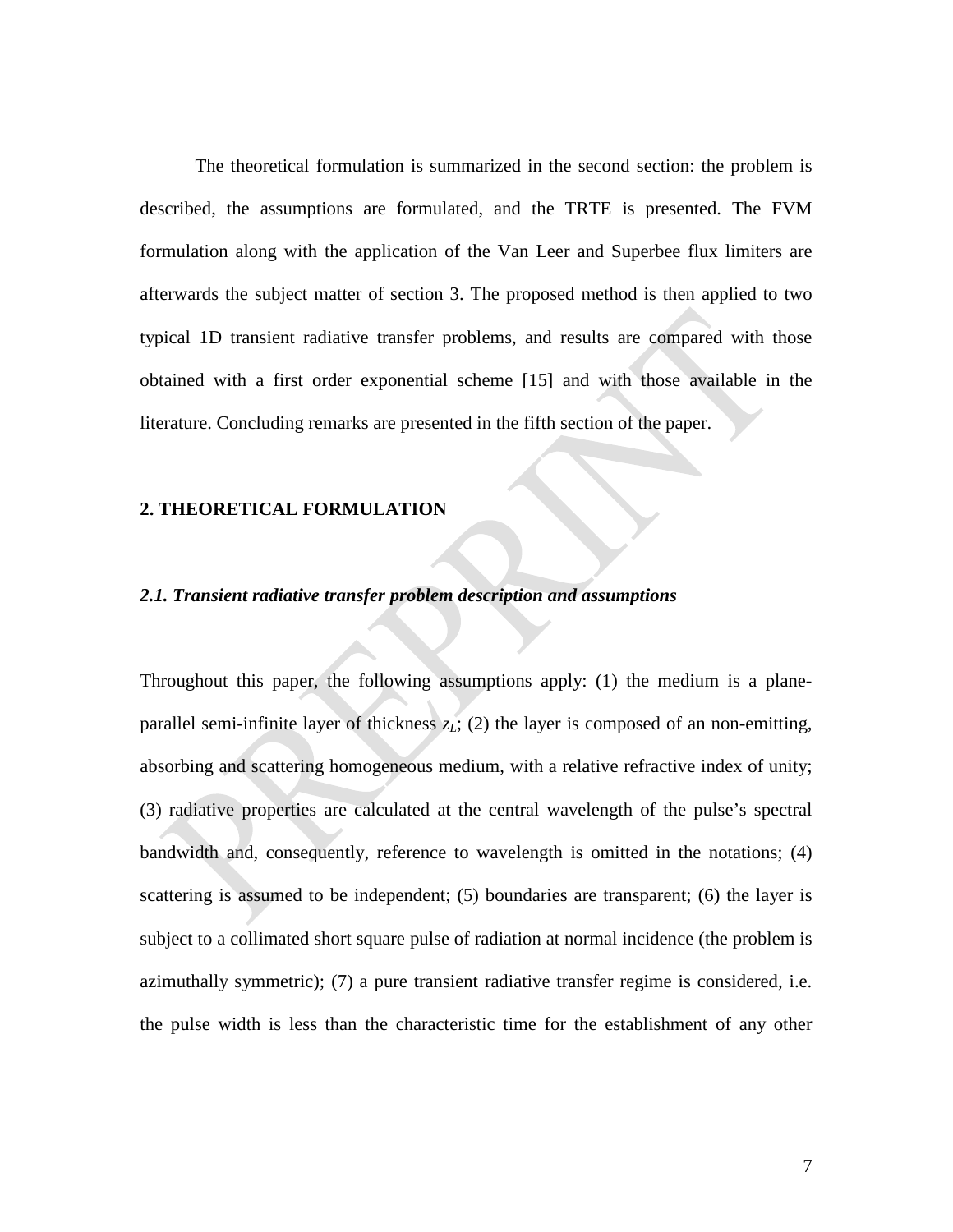phenomenon [2]. This typical one-dimensional transient radiative transfer problem is schematically depicted in figure 1.

[Insert figure 1 about here]

The fraction of the incident collimated radiation beam which is not scattered crosses the medium in a straight line. Therefore, for this fraction of the beam, the time required to leave the medium is the shortest that is  $t_L = z_L/c$ . For an optically thick and highly scattering medium, an important part of the photons are scattered in all directions (travel paths  $L_1$  and  $L_2$ ). Therefore, the time required by these photons to leave the medium at the boundary  $z = z_L$  is necessarily greater than  $t_L$ , since the traveling distances are longer. This means that the total duration of the transmitted radiative flux at the boundary  $z = z_L$  (called the transmittance) is longer than the duration of the pulse. This transmitted signal is dependent on the radiative properties of the medium, since its duration and shape are dependent of the traveling paths of the photons inside the medium. In turn, the traveling paths are directly related to the absorption and scattering coefficients. Therefore, the analysis of temporal distributions of transmittance could be used for some metrological applications [2,3,18]. A similar conclusion holds with respect to temporal distributions of the reflectance.

#### *2.2. Mathematical modeling*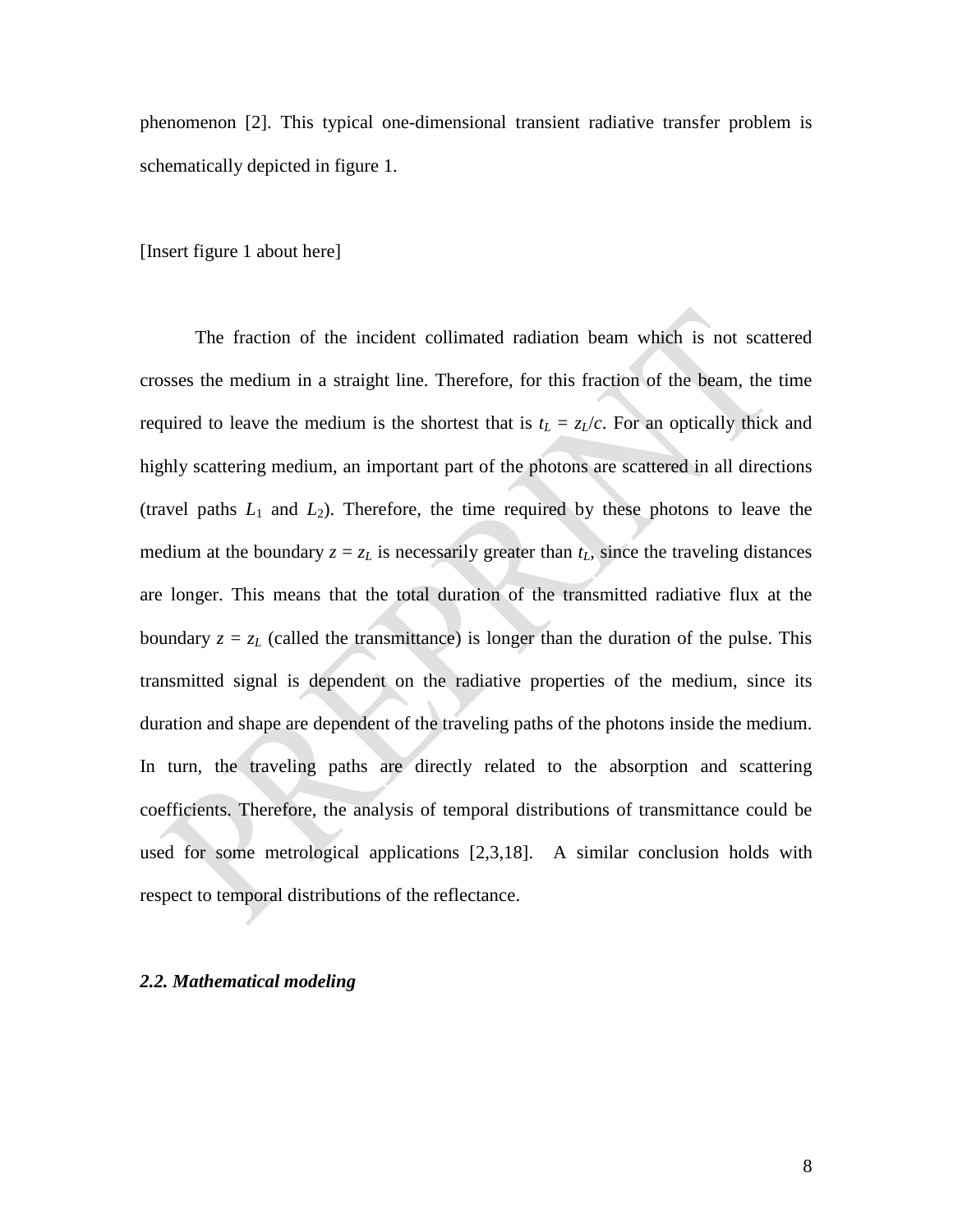Since the problem deals with collimated irradiation, the most convenient approach to fulfill this need for a mathematical solution is to consider a separate treatment of the diffuse-scattered component  $(I_d)$  of the radiative intensity [19]. Variations of the collimated intensity  $(I_c)$  are simply described by a spatial exponential decay and a temporal term originating from the propagation of the pulse [8].

The TRTE describes spatial and temporal variations of the diffuse component of the intensity along the direction  $\mu$  in the absorbing and scattering medium. Using dimensionless time ( $t^* = \beta ct$ ) and optical depth ( $\tau = \beta z$ ) as variables, the one dimensional TRTE is written as follows [19]:

$$
\frac{\partial I_d(\tau, \mu, t^*)}{\partial t^*} + \mu \frac{\partial I_d(\tau, \mu, t^*)}{\partial \tau} =
$$
\n
$$
-I_d(\tau, \mu, t^*) + \frac{\omega}{2} \int_{-1}^{1} I_d(\tau, \mu', t^*) \Phi(\mu', \mu) d\mu' + S_c(\tau, \mu, t^*)
$$
\n(1)

The first and second terms on the right-hand side of equation (1) represent respectively the attenuation by absorption and scattering, and the reinforcement due to the scattering of the diffuse part of intensity. In the particular case of a square pulse of dimensionless duration  $t_p^*$ , the radiation source term  $S_c$ , due to the scattering of the collimated intensity, is given by [8,15] :

$$
S_c(\tau, \mu, t^*) = \frac{\omega}{4\pi} I_0 \exp(-\tau) [H(t^* - \tau) - H(t^* - t^* - \tau)] \Phi(1, \mu)
$$
\n(2)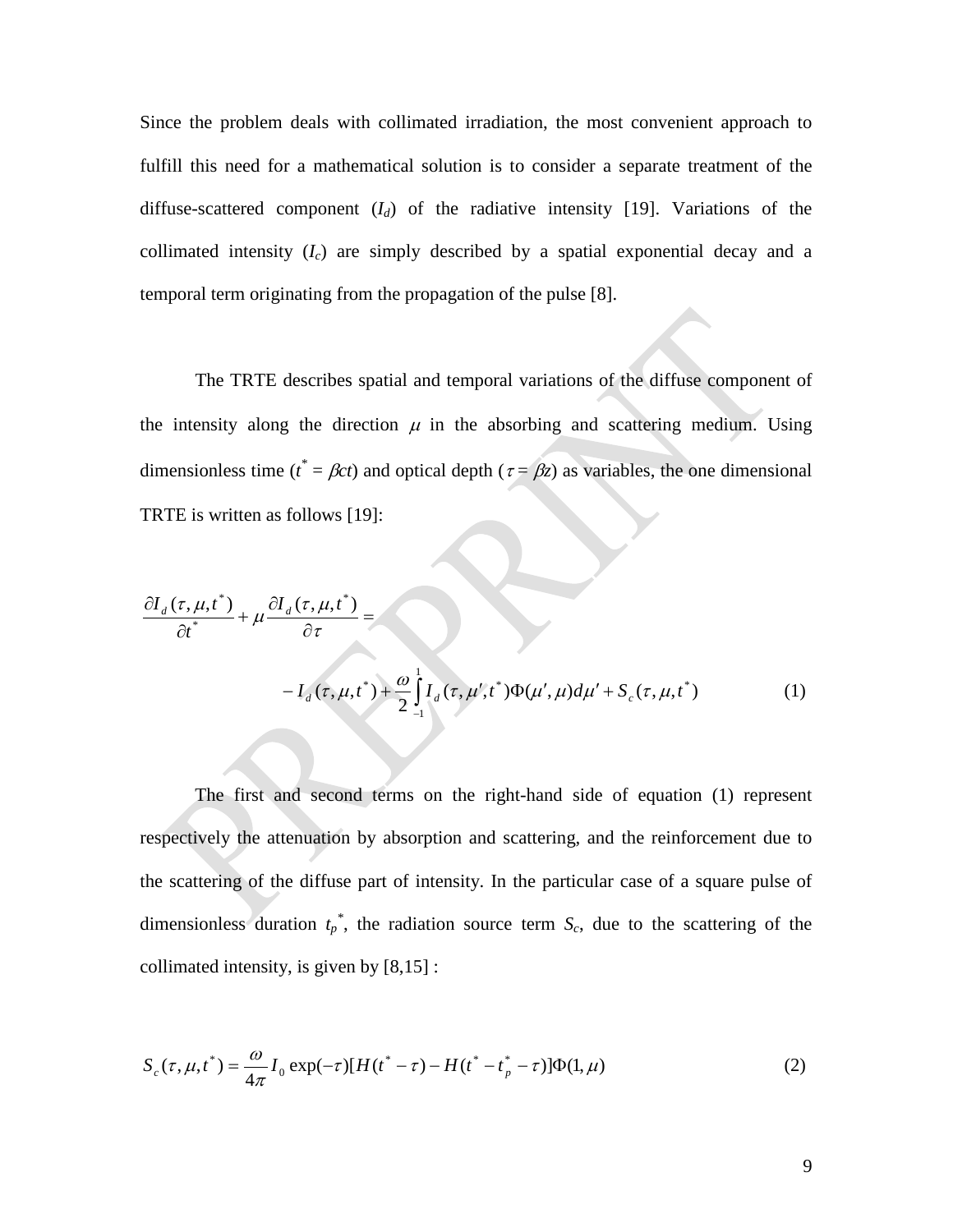In post-treatment, the hemispherical transmittance is calculated and can be written as :

$$
T(t^*) = \frac{2\pi \int_0^1 I_d(\tau_L, \mu, t^*) \mu d\mu + I_c(\tau_L, t^*)}{I_0}
$$

#### **3. NUMERICAL SOLUTION**

#### *3.1. Finite Volume formulation*

The radiation intensity, following the assumptions stated in the previous section, is space, direction, and time dependent. As analytical solutions are few, it is therefore necessary to discretize these three independent variables in order to solve the TRTE computationally.

In a one-dimensional Finite Volume approach in Cartesian coordinates, the spatial domain is discretized in *J* non-overlapping control volumes  $\Delta \tau_i$ . The method implemented here also involves a discretized angular domain into *M* directions of equal angular weight  $w_m$  [19]. This uniform angular discretization respects the half-range first moment as well as the full-range zeroth moment to fulfill this need for energy conservation [20]. Finally, the temporal variations of the TRTE are approximated by defining *N* finite time steps  $\Delta t_n^*$ .

(3)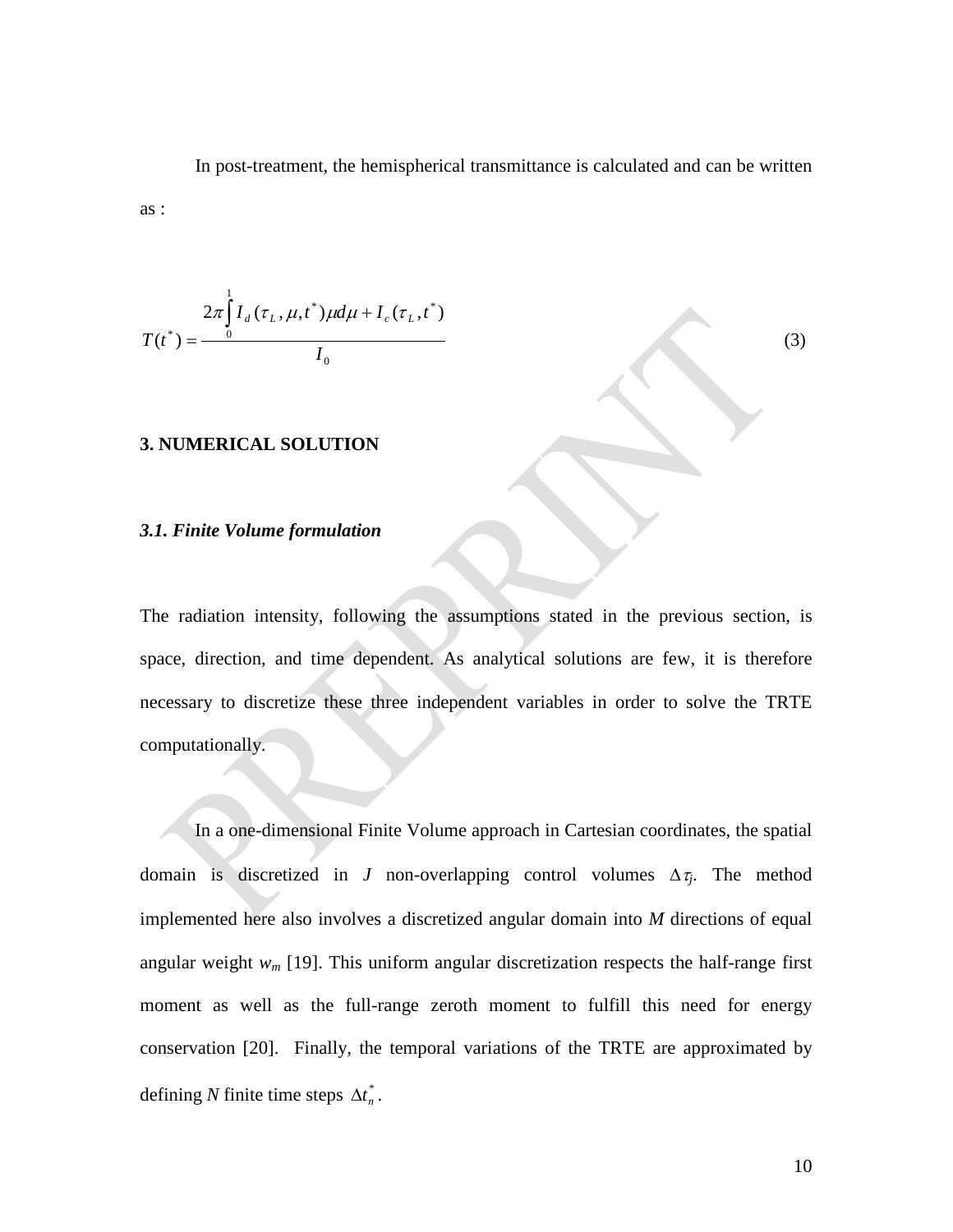Then, integrating the TRTE over a control space  $\Delta \tau_j w_m \Delta t_n^*$  with a temporal implicit scheme yields [15]:

$$
I_j^{m,n} = \frac{\frac{1}{\Delta t_n^*} I_j^{m,n-1} - \frac{\mu_m}{\Delta \tau_j} (I_{j+1/2}^{m,n} - I_{j-1/2}^{m,n}) + \frac{\omega_j}{2} \sum_{m'=1}^M w_{m'} I_j^{m',n} \Phi_j^{m'm} + S_{c_j}^{m,n}}{\frac{1}{\Delta t_n^*} + 1}
$$
(4)

In the above,  $I_j^{m,n}$  is the intensity at node *j*, in direction *m*, and at time step *n*, while  $I_{j\pm 1/2}^{m,n}$  are the intensities at the boundaries of the control volume. The subscript *d*, referring to the diffuse component of the intensity, is omitted for clarity.

To solve equation (4), one needs to relate the value of the intensity at a node (…, *j*  $-1$ ,  $j$ ,  $j + 1$ ,...) – for a specific direction and time step – to the value of the intensity at control volume faces  $(j \pm \frac{1}{2})$ , provided that here a prevailing assumption is implicitly involved for both the value of intensity over a control solid angle *wm* and over a control time step  $\Delta t_n^*$ .

When an appropriate spatial interpolation scheme is selected, equation (4) is then solved for each node  $j$ , in each direction  $m$ , and for each time step  $n$  of the spatial, angular, and temporal discretizations, respectively. An iterative scheme, based upon the convergence of the source term due to the scattering of the diffuse part of intensity, is used.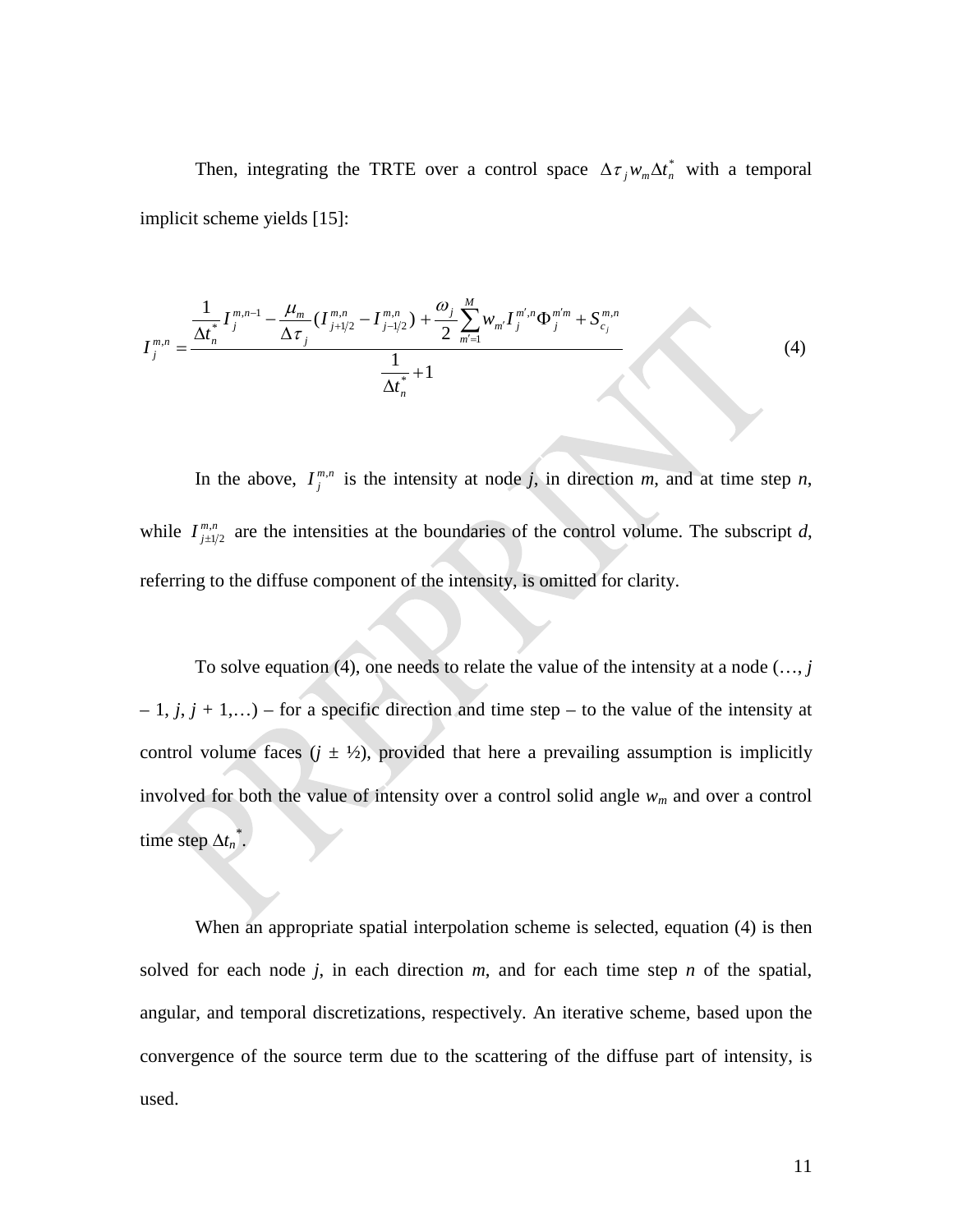A moving pulsed collimated radiation beam in an absorbing and scattering medium is schematically depicted in figure 2. This figure can be seen as a snapshot of the wave front of the pulse at a particular instant  $t_n^*$ .

[Insert figure 2 about here]

As described in figure 2 at instant  $t_n^*$ , the front of the pulse is located at position  $\tau_j$ (node *j*). Consequently, from a theoretical point of view, intensities located within the range of the front of the pulse ( $\tau \leq \tau_j$ ) are necessarily greater than zero, while intensities located beyond this front  $(\tau > \tau_i)$  are equal to zero. However, from a numerical point of view, intensities at nodes  $j + 1$ ,  $j + 2$ , ..., *J* could be non-zero due to the numerical approximations embedded in the interpolation scheme. This temporal numerical diffusion would then lead to the aforementioned error, that is radiative fluxes emerging earlier than the minimal time required by the radiation to leave the medium. A FVM coupled with first order spatial interpolation schemes leads to such unrealistic results [15]. These early transmitted radiative fluxes can be partially minimized by applying the Courant stability criteria expressed here as:  $\Delta t_n^*$  < min $\{\Delta \tau_j\}$  [15,21]. This condition simply ensures that for a given temporal step, the wave front of the pulse can not propagate within more than one control volume at a time. Here, the Courant number  $C_0$  has been defined as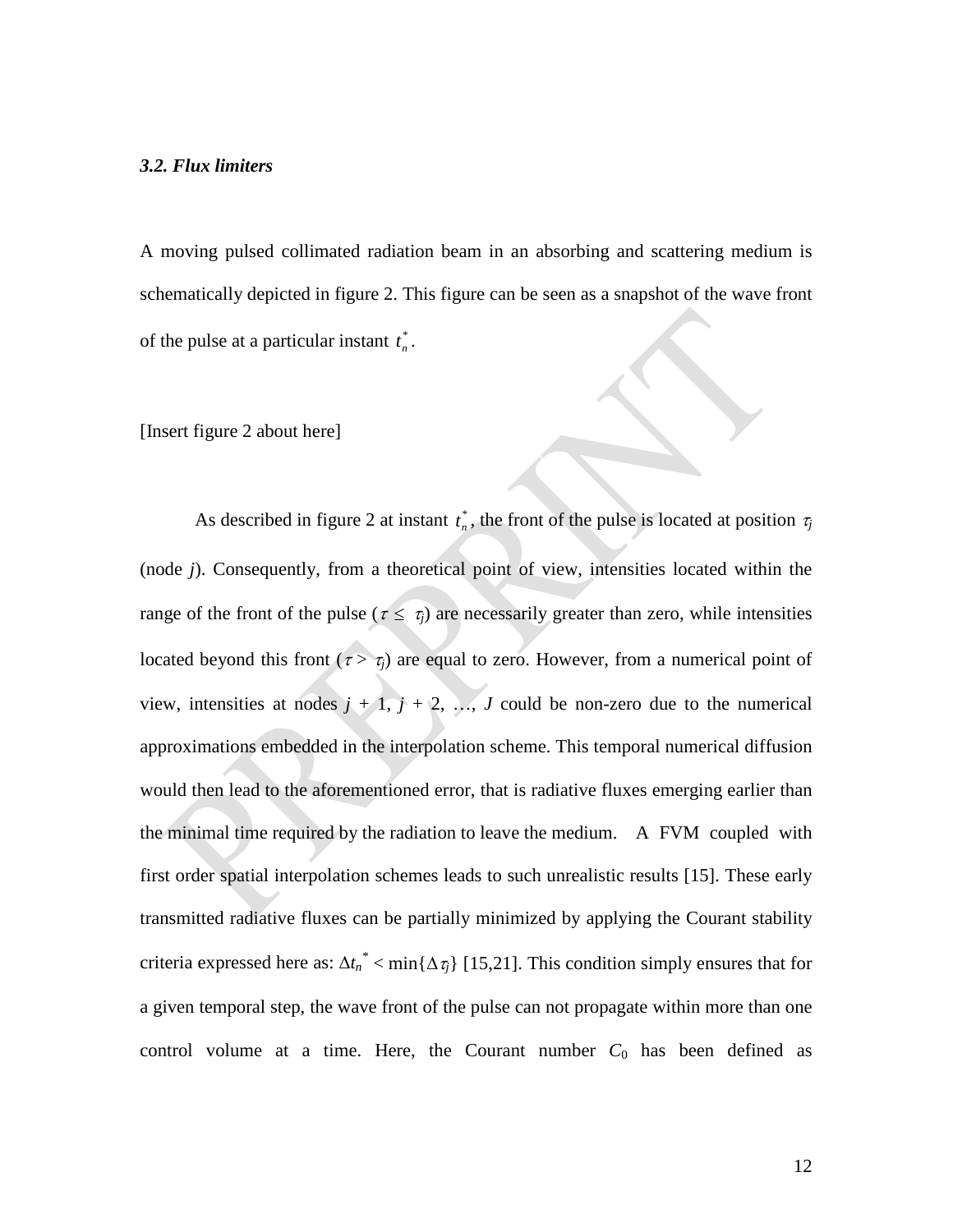$\Delta t_n^*$ /min $\{\Delta \tau_j\}$ . Therefore, the temporal numerical diffusion decreases with decreasing Courant numbers.

However, this has been found to be insufficient and the second order spatial interpolation Lax-Wendroff (L-W) scheme, originally proposed for Eulerian transport problems in hydrodynamics, is used in this work [21]. This scheme, based on the decomposition of the dependent variable (radiation intensity) into Taylor series expansion truncated after the second order term, implies (for  $\mu$  > 0) [21]:

$$
I_{j+1/2}^{m,n} = I_j^{m,n} + \frac{1}{2} (1 - \Delta t_n^* / \Delta \tau_j) (I_j^{m,n} - I_{j-1}^{m,n})
$$
\n<sup>(5)</sup>

Equation (5) stipulates that the intensity at the boundary  $j + 1/2$  of the control volume is computed with a linear interpolation (figure 3), where the slopes are represented by ∆<sup>+</sup> (between nodes *j* and *j* +1) and ∆- (between nodes *j* – 1 and *j*).

#### [Insert figure 3 about here]

This numerical approach has been found to reduce the temporal numerical diffusion, but introduces, in counterpart, significant oscillations near the discontinuity (i.e., at the front of the pulse) [21]. In that case, a correction factor must be introduced in order to ensure a monotonicity preserving scheme [8,17,19,22]. Such a monotonicity preserving scheme ensures that when the initial distribution of a moving quantity is monotonic, the resulting distribution is also monotonic. In other words, this condition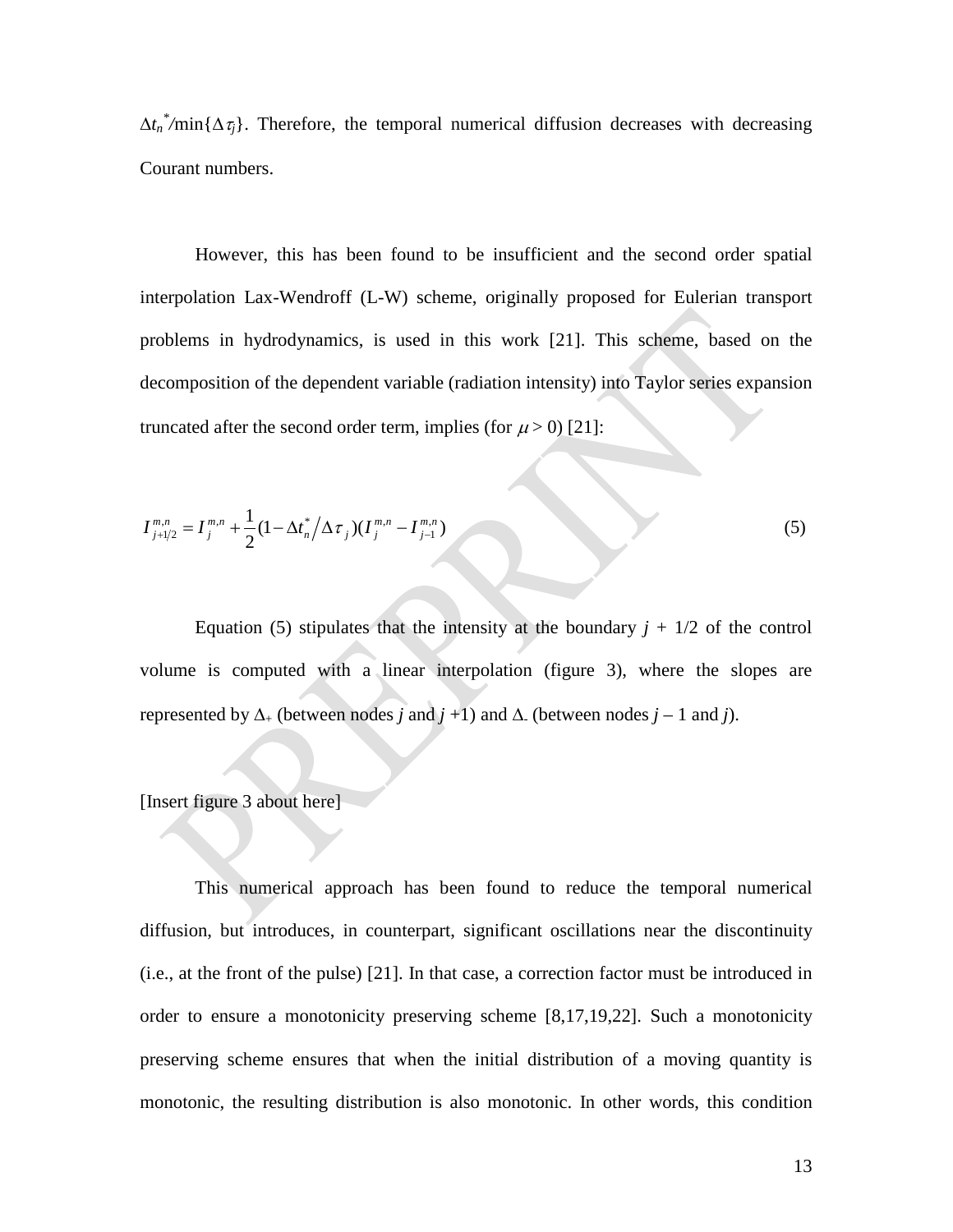prevents the creation of false extremas, or a false amplification of existing extremas (i.e. eliminates the oscillations).

The introduction of a flux limiter  $\Psi_i$  in equation (5) enables one to keep the solution monotonic and allows the accuracy of a second order spatial interpolation scheme. The L-W scheme is consequently modified such that (for  $\mu > 0$ ) [17,21]:

$$
I_{j+1/2}^{m,n} = I_j^{m,n} + \frac{1}{2} \Psi_j (1 - \Delta t_n^* / \Delta \tau_j) (I_j^{m,n} - I_{j-1}^{m,n})
$$
\n(6)

The value of  $\Psi_j$  must be determined by the spatial distribution of intensity; this is done by the introduction of the variable  $r_j$  [17]:

$$
r_{j} = \frac{I_{j+1}^{m,n} - I_{j}^{m,n}}{I_{j}^{m,n} - I_{j-1}^{m,n}}
$$
\n(7)

The right-hand side of equation (7) simply represents the ratio of the slopes  $\Delta_+$ and ∆- in the particular case of a regular spatial discretization (see figure 3). In this work, the Van Leer flux limiter is used, and is written as [17,21]:

$$
\Psi_j = \frac{r_j + |r_j|}{1 + |r_j|} \tag{8}
$$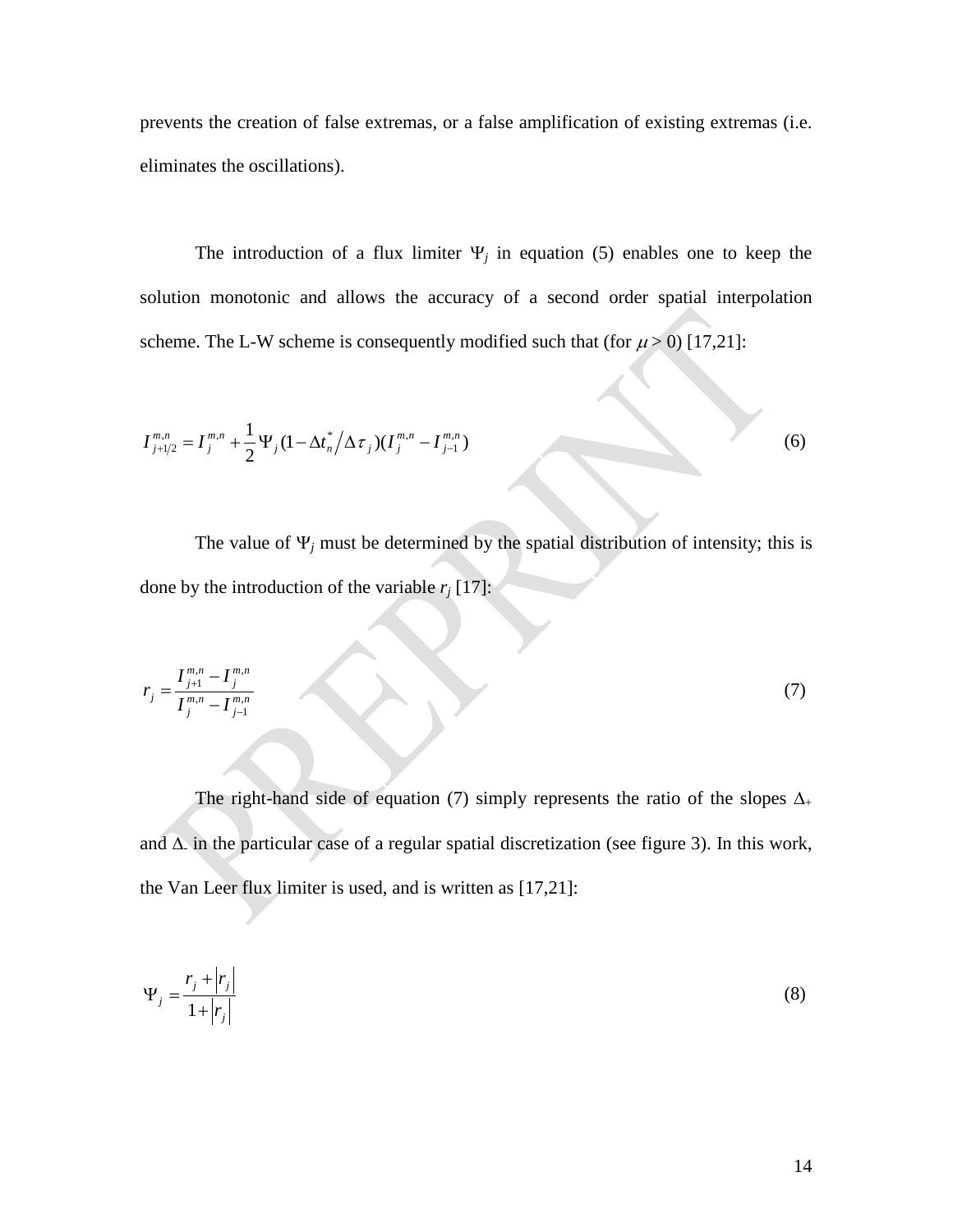Equation (8) implies that when there is a discontinuity around node *j* (slopes  $\Delta_{+}$ and  $\Delta$  of opposite signs),  $r_j$  takes a negative value and the flux limiter  $\Psi_j$  becomes equal to zero. Consequently, the interpolation scheme is akin to the upwind scheme. On the other hand (slopes  $\Delta_+$  and  $\Delta_-$  of same signs), the interpolation slope at the node *j* is determined by the harmonic mean of the slopes  $\Delta_+$  and  $\Delta_-$ .

Another flux limiter, called Superbee, is used in this paper, and is defined as [17,21]:

 $\Psi_j = \max[0, \min(1, 2r_j), \min(r_j, 2)].$  (9)

In this case, the value of  $\Psi_j$  is determined by comparing the slopes  $\Delta_+$  and  $\Delta_$ around node *j*. As for the Van Leer flux limiter,  $\Psi_j$  equals zero when the slopes  $\Delta_+$  and  $\Delta_$ are of opposite signs. It is important to note that numerical details regarding flux limiters are beyond the scope of this paper, and are available elsewhere [21].

#### **4. NUMERICAL RESULTS**

Two typical transient radiative transfer problems are solved in this section; in both cases, the absorbing and scattering medium is illuminated by a square pulsed collimated radiation beam of unit intensity  $(I_0 = 1)$  and unit dimensionless duration  $(t_p^* = 1)$  on its boundary at  $\tau = 0$  (figure 1). When the medium is anisotropically scattering, the linear anisotropic phase function is considered ( $\Phi(\mu, \mu') = 1 + a \mu \mu'$ ) [19].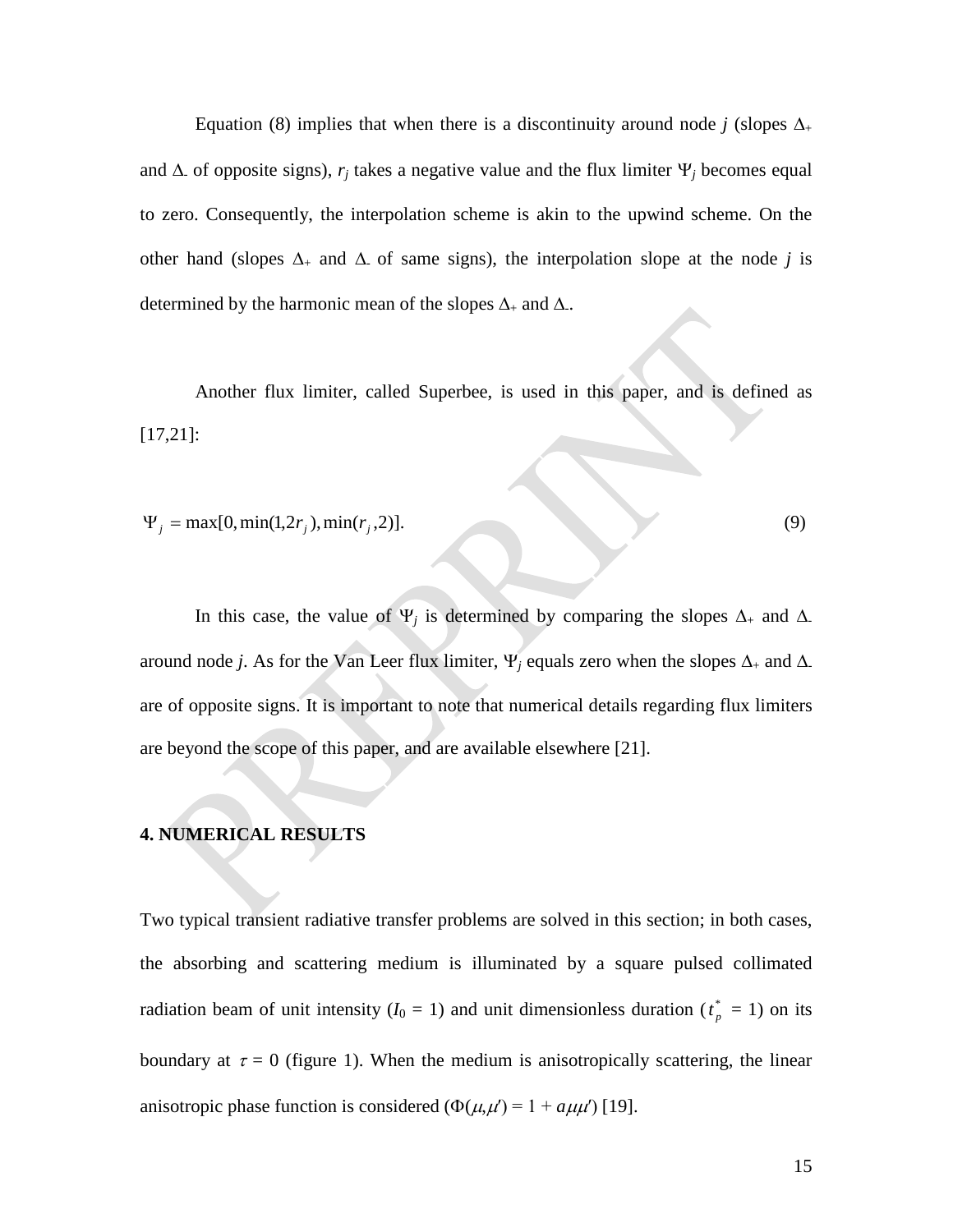The numerical implementations of the proposed formulation are written in *FORTRAN* and originally compiled with *Microsoft Developer Studio – Fortran PowerStation 4* on a single processor desktop PC.

#### *4.1. Problem 1: Optically thick and highly scattering medium*

In this first problem, the optical thickness of the medium is  $\tau_L = 10$  while the scattering albedo is  $\omega = 0.998$ . The transmittance is calculated for three types of scattering media: isotropic ( $a = 0$ ), highly forward scattering ( $a = 0.9$ ), and highly backward scattering ( $a = 0$ ) -0.9). For this problem, 100 spatial nodes and 10 directions (equal weights polar quadrature [22]) are sufficient to discretize the spatial and directional domains; no significant improvement of the results has been observed beyond these thresholds. The temporal discretization is determined by analyzing the Courant number defined in section 3.2; numerical simulations have been performed, and a Courant number of 0.2 has been found to be optimal (results not presented).

Transmittances obtained from the DO-FV and the Van Leer flux limiters are presented in figure 4, and compared with those obtained from a Monte Carlo (MC) formulation for the same problem [5]. It is important to note that since the optical thickness of the slab is 10, the minimal dimensionless time required by the radiation to leave the medium is also 10.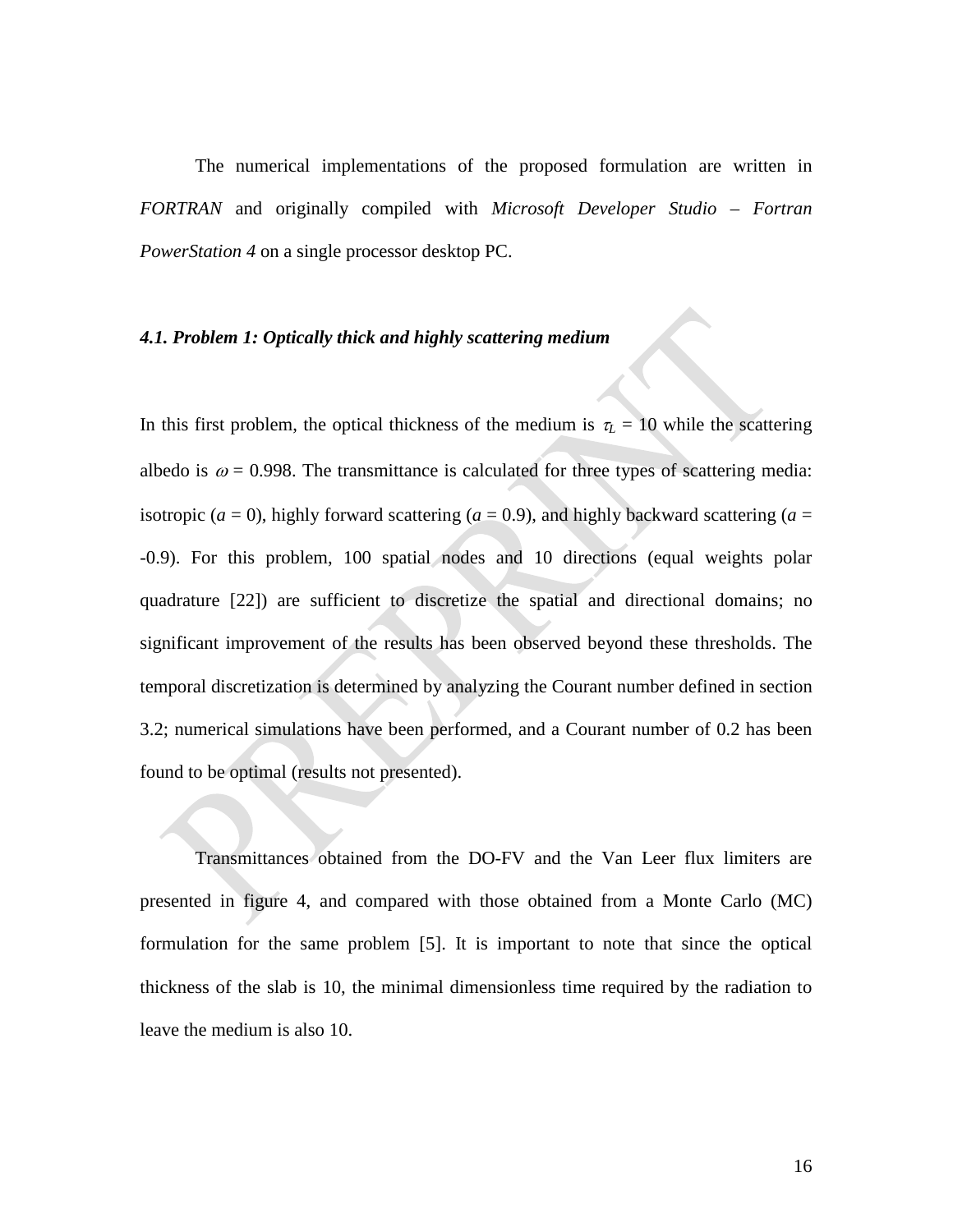[Insert figure 4 about here]

The sharp diminution of transmittance at  $t^* = 11$ , followed by an increase, is due to fact that the collimated component of intensity has left the medium (square pulse of dimensionless duration  $t_p^* = 1$ ). A highly forward scattering medium ( $a = 0.9$ ) leads to a higher maximum of transmittance, since this phase function tends to throw the scattered photons at the boundary  $\tau = \tau_L$ . On the other hand, a highly backward scattering phase function  $(a = -0.9)$  produces longer travel paths of the scattered photons, leading to a weaker maximum of transmittance. For a longer period of time, the transmittance is higher for the backward scattering phase function (from  $t^* \approx 85$ ) due to a more important photons retention. Therefore, the transmittance vanishes more quickly when  $a = 0.9$ .

Figure 4 clearly indicates that for a large time scale (from 0 to 100), results obtained with the Van Leer flux limiter are in good agreement with those obtained with a reference Monte Carlo approach, even at early time periods. The same conclusion is applicable for the Superbee flux limiter, as shown in figure 5.

### [Insert figure 5 about here]

In order to analyze more precisely the relative accuracy of flux limiters, the transmittances are compared at early time periods with results obtained with a first order exponential scheme [15]. Only results for  $a = 0.9$  are shown, since early transmitted radiation becomes more important as the medium is highly forward scattering.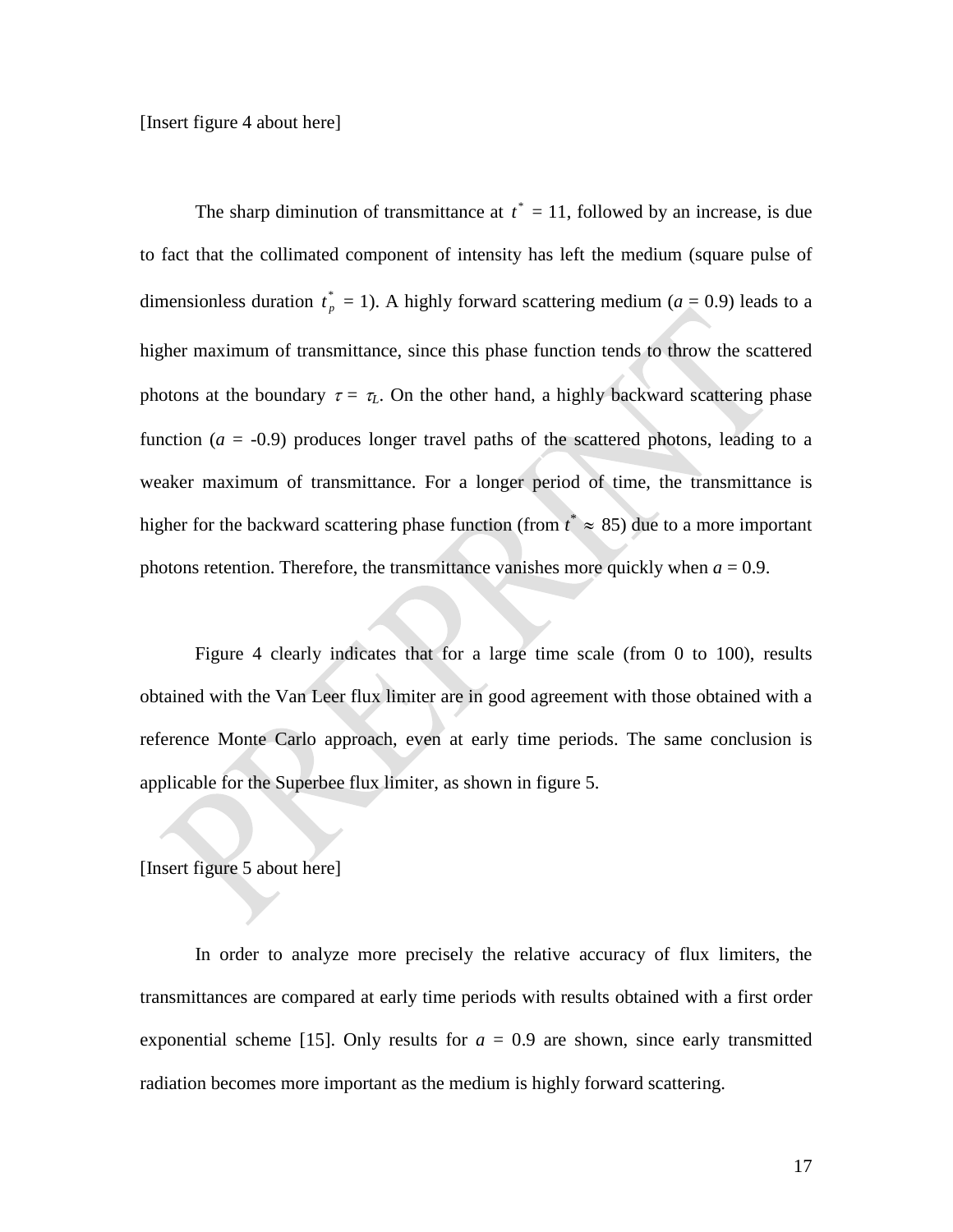[Insert figure 6 about here]

Figure 6 shows that the radiative flux leaving the medium before the minimal physical dimensionless travel time  $t_L^* = 10$  is considerably decreased with the flux limiters. Generally, for all simulations carried out prior to this paper, the Superbee flux limiter lead to more accurate results than the Van Leer. Despite this fact, early transmitted radiation can not be completely avoided.

### *4.2. Problem 2: Medium of unit optical thickness and variable scattering albedo*

In this second problem, the optical thickness of the medium is fixed at  $\tau_L = 1$  while the scattering albedo  $\omega$  is variable (0.25, 0.50, 0.75 and 0.90). In all cases, the medium is isotropically scattering  $(a = 0)$ . This second test problem has been solved with a Discrete Ordinates approach coupled with the Piecewise Parabolic Advection scheme (DO-PPA) [8], which has been validated with a Monte Carlo formulation [5]. The same spatial, angular, and temporal discretizations used for the first problem are found sufficient.

The transmittances, obtained from the DO-FV method coupled with the Van Leer and Superbee flux limiters, are presented in figures 7 and 8, respectively. In this case, the minimal dimensionless time needed by the radiation to leave the slab of unit optical thickness is  $t_L^* = 1$ .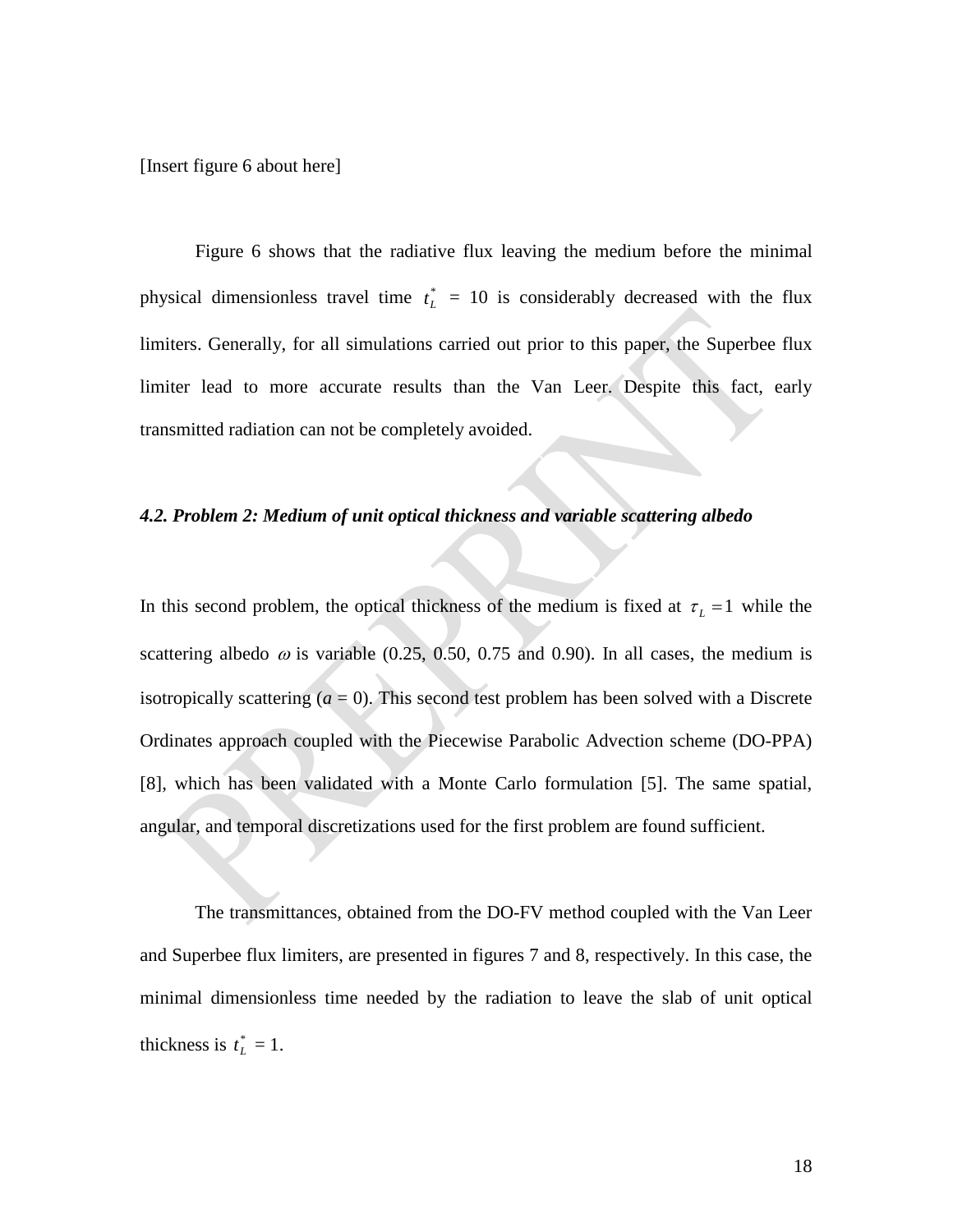[Insert figure 7 about here]

[Insert figure 8 about here]

The transmittance is more important as the scattering albedo increases. This can be explained by the fact that a larger proportion of the pulsed collimated radiation beam is scattered in the medium. Moreover, an increase of the scattering albedo leads to a diminution of the mean free path of scattering, and hence to an increase of multiple scattering, longer photons travel paths, and, consequently, a larger transmitted temporal signal. Here again, the decrease of transmittance at  $t^* = 2$  is due to the fact that the collimated component of radiation intensity has left the medium. After  $t^* = 2$ , the transmittance is only due to the diffuse part of radiation intensity.

It can be seen in figures 7 and 8 that the temporal distributions of transmittances are, in general, in good agreement with those obtained from the DO-PPA. However, early transmitted radiation can be observed on a temporal scale from 0 to 10, for both types of flux limiters.

Figure 9 shows a comparison between transmittances obtained with the first order exponential scheme [15] and flux limiters at early time periods for a scattering albedo of  $\omega$  = 0.9.

[Insert figure 9 about here]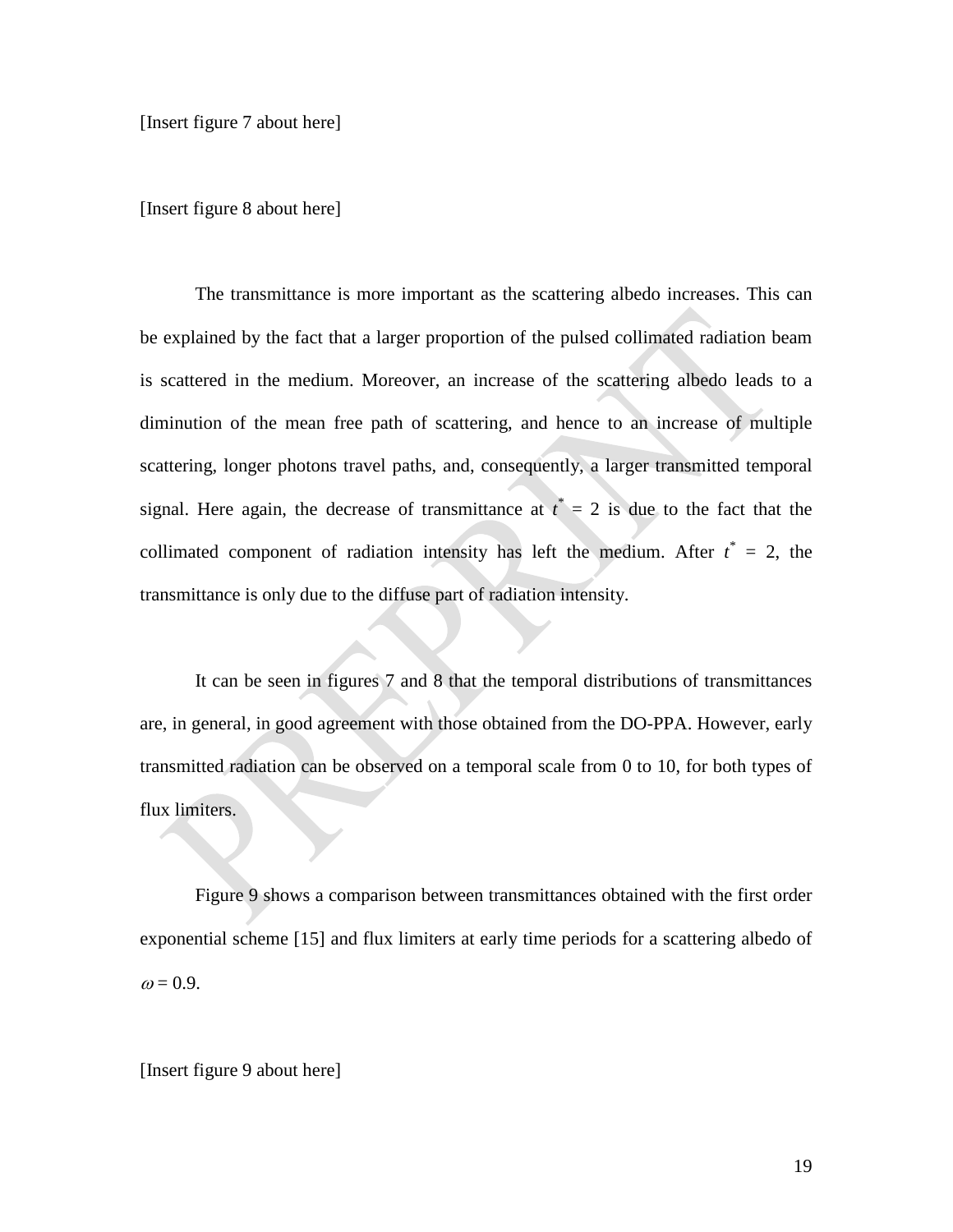It is clear from figure 9 that the Superbee flux limiter leads to more accurate results, even if there is still radiation transmitted before *t \** = 1.

#### **5. CONCLUSION**

The one-dimensional transient radiative transfer problem for absorbing and scattering media has been solved in Cartesian coordinates using a Discrete Ordinates – Finite Volume approach. The Van Leer and Superbee flux limiters, based on the second order spatial scheme Lax-Wendroff, have been used in order to minimize the transmitted fluxes emerging before the minimal time required by the radiation to leave the medium.

In general, results from the DO-FV coupled with flux limiters are in close agreement with those from the literature. Moreover, a comparison at early time periods with the transmittance obtained from a DO-FV and a first order exponential scheme has shown that the flux limiters can substantially decrease the temporal numerical diffusion. However, there is still a low transmitted flux before the minimal physical time required by the radiation to leave the medium.

High order schemes coupled with flux limiters can not totally avoid this problem. Indeed, a DO-FV formulation based in the space-time domain will never completely prevent this problem due to the interdependence between the spatial and temporal discretizations.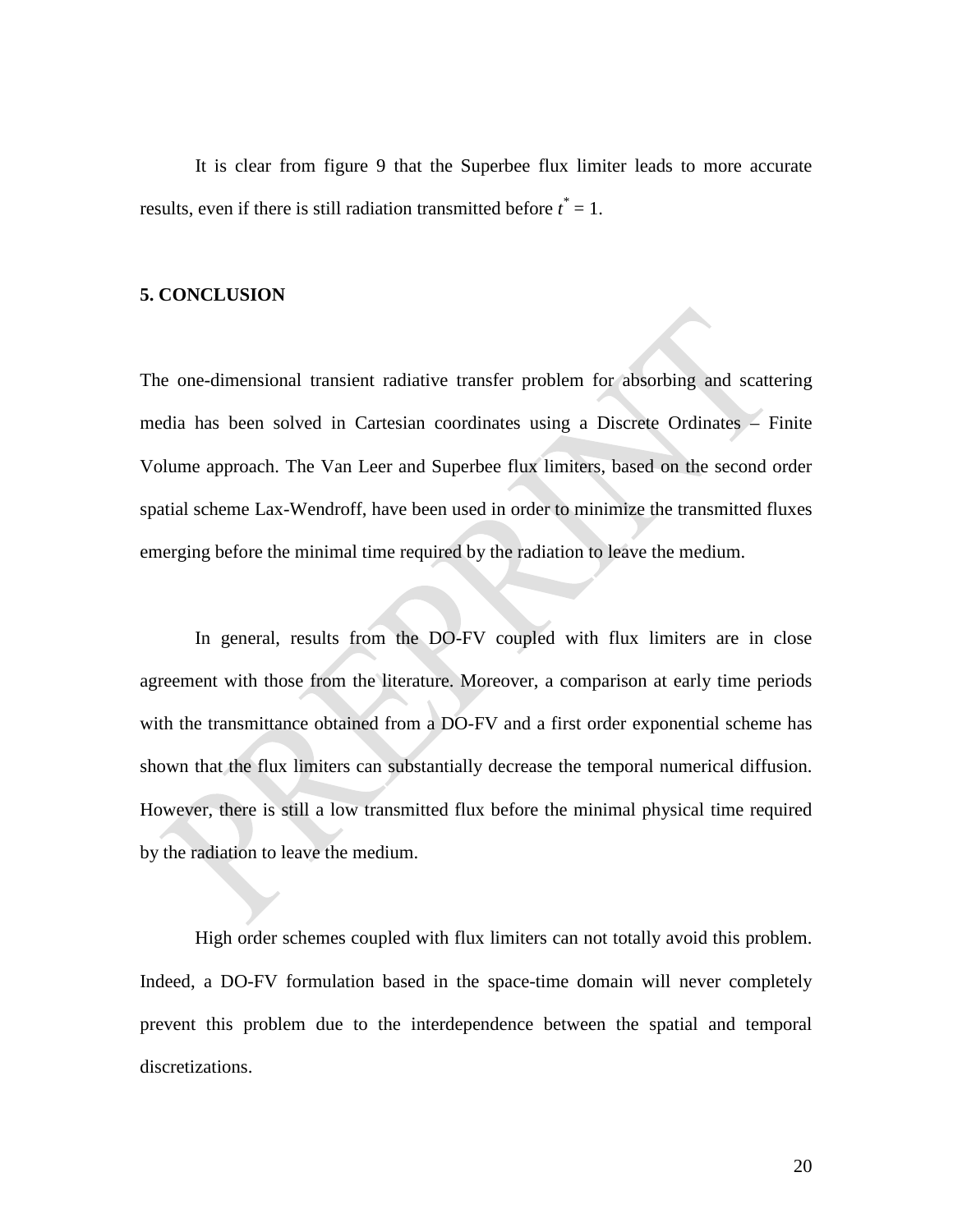Therefore, second part of this work is devoted to the formulation, implementation, and validation of a method for which the transient radiative transfer problem is solved in the space-frequency domain.

### **ACKNOWLEDGMENTS**

The author acknowledges Mathieu Francoeur (Radiative Transfer Laboratory, University of Kentucky) and Rodolphe Vaillon (CETHIL, INSA de Lyon) for their collaboration during these research works. The author is also grateful to Alan Wright (Invited professor, UQAR-Lévis) and to the Natural Sciences and Engineering Research Council of Canada (NSERC).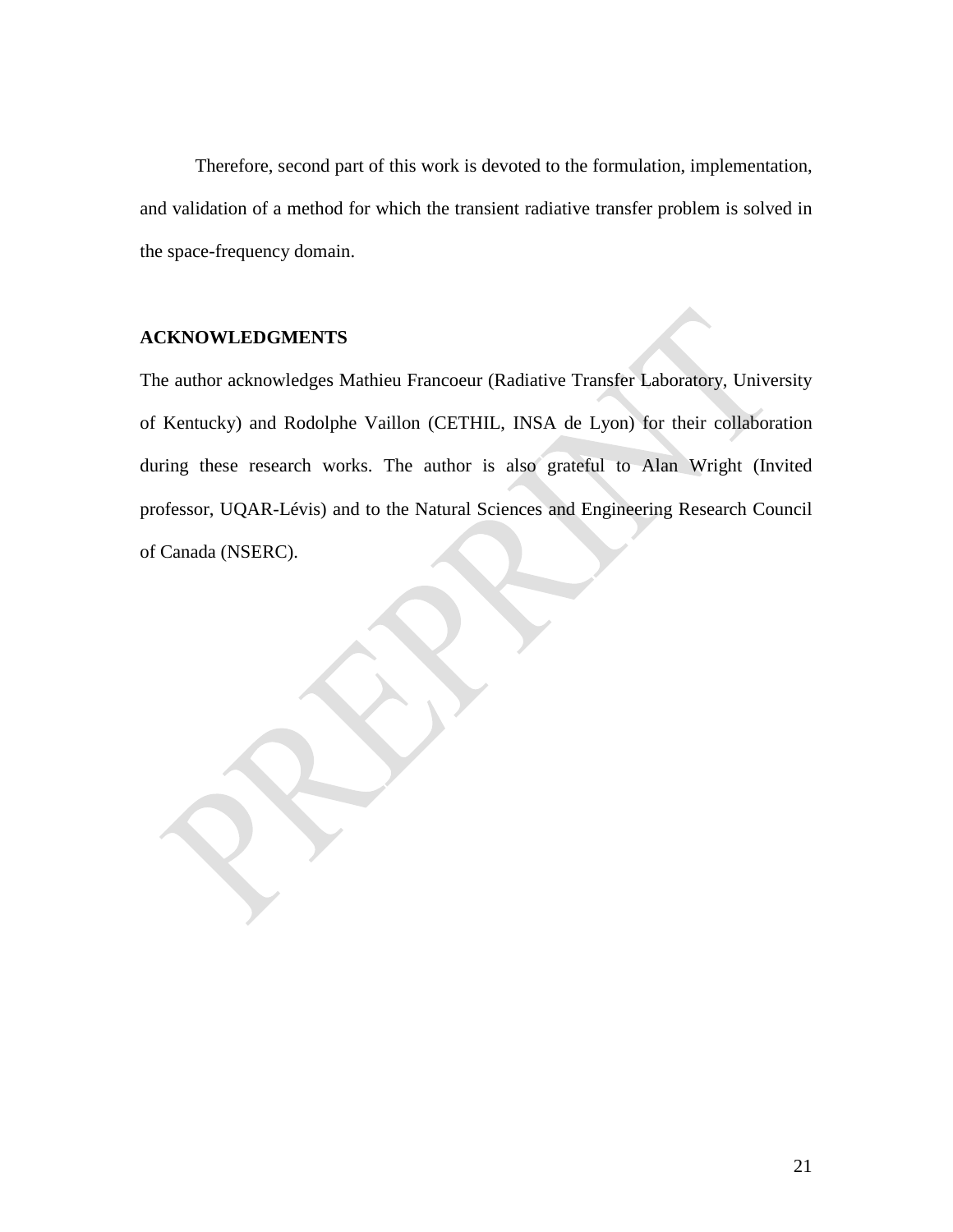#### **REFERENCES**

[1] Rackmil, C.I. and Buckius, R.O., Numerical solution technique for the transient equation of transfer. *Numerical Heat Transfer*, 1983, **6**, 135-153.

[2] Kumar, S. and Mitra, K., Microscale aspects of thermal radiation transport and laser applications. *Advances in Heat Transfer*, 1998, **33**, 187-294.

[3] Boulanger, J. and Charette, A., Numerical developments for short-pulsed near infrared laser spectroscopy. Part II: inverse treatment. *Journal of Quantitative Spectroscopy and Radiative Transfer*, 2005, **91**, 297-318.

[4] Guo, Z., Kumar, S. and San, K.-C., Multidimensional monte carlo simulation of shortpulse transport in scattering media. *Journal of Thermophysics and Heat Transfer*, 2000, **14**(4), 504-511.

[5] Sawetprawichkul, A., Hsu, P.-F., Mitra, K. and Sakami, M., A monte carlo study of transient radiative transfer within the one-dimensional multi-layered slab, in *Proceedings of the ASME*, 2000, **366**(1), 145-153.

[6] Wu, C.-Y. and Ou, N.-R., Differential approximations for transient radiative transfer through a participating medium exposed to collimated irradiation. *Journal of Quantitative Spectroscopy and Radiative Transfer*, 2002, **73**, 111-120.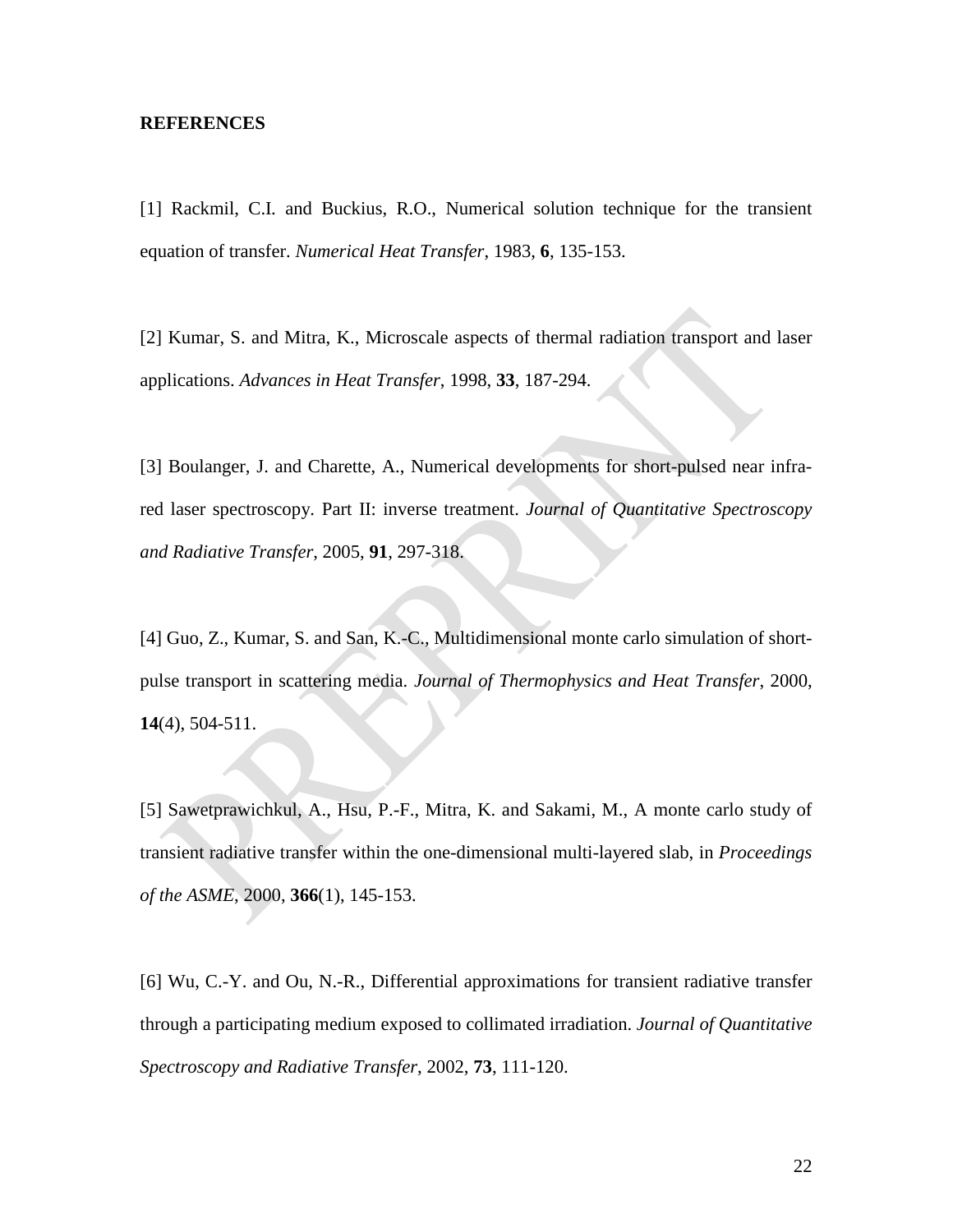[7] Guo, Z. and Kumar, S., Radiation element method for transient hyperbolic radiative transfer in plane-parallel inhomogeneous media. *Numerical Heat Transfer part B*, 2001, **39**, 371-387.

[8] Sakami, M., Mitra, K. and Hsu, P.-F., Transient radiative transfer in anisotropically scattering media using monotonicity-preserving schemes, in *Proceedings of the ASME*, 2000, **366**(1), 135-143.

[9] Sakami, S., Mitra, K. and Hsu, P.-F., Analysis of light transport through twodimensional scattering and absorbing media. *Journal of Quantitative Spectroscopy and Radiative Transfer*, 2002, **73**, 169-179.

[10] Boulanger, J. and Charette, A., Numerical developments for short-pulsed near infrared laser spectroscopy. Part I: direct treatment. *Journal of Quantitative Spectroscopy and Radiative Transfer*, 2005, **91**, 189-209.

[11] Wu, S.-H. and Wu, C.-Y., Integral equation solution for transient radiative transfer in nonhomogeneous anisotropically scattering media. *Journal of Heat Transfer*, 2000, **122**, 818-822.

[12] Tan, Z.-M. and Hsu, P.-F., An integral formulation of transient radiative transfer. *Journal of Heat Transfer*, 2001, **123**, 466-475.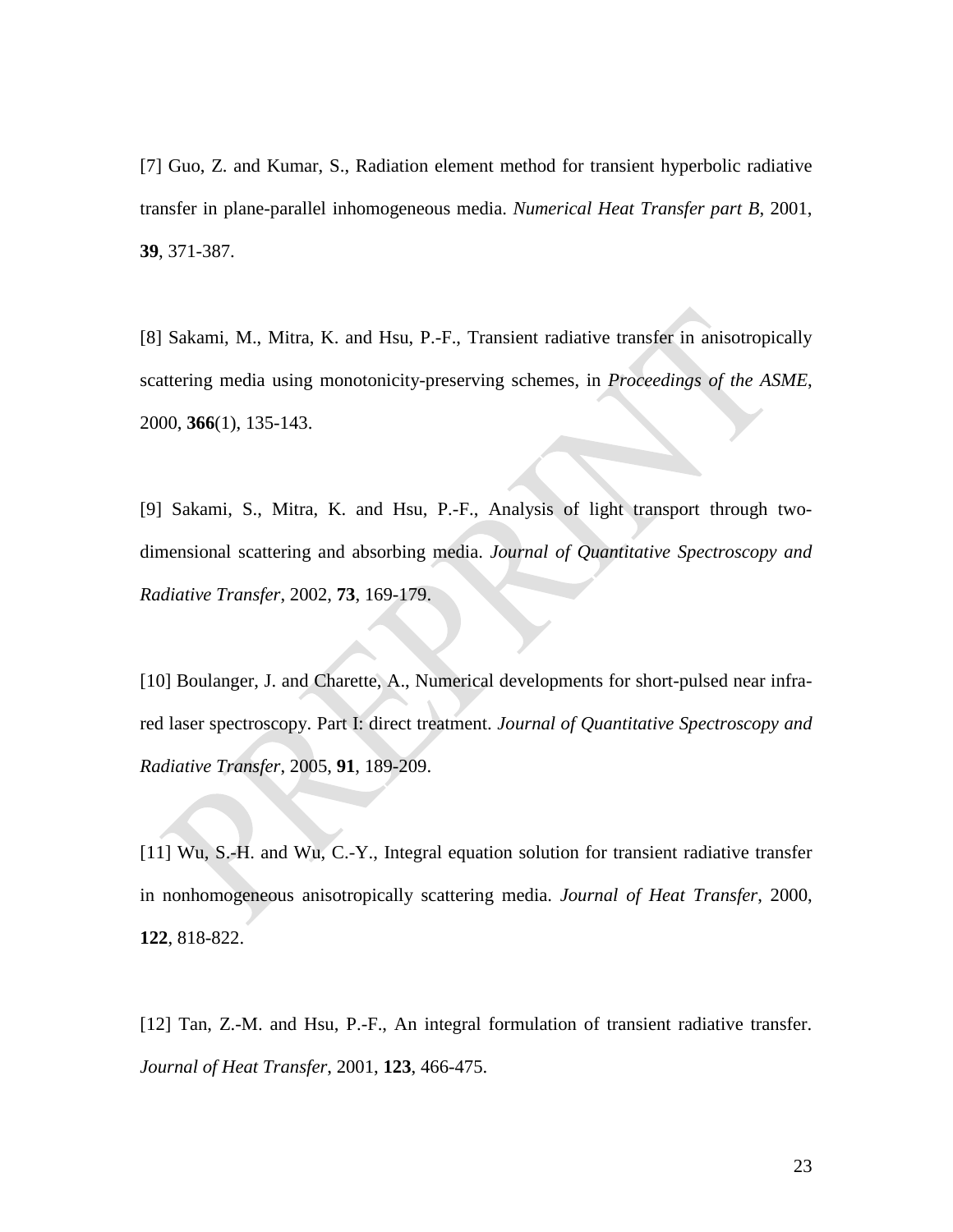[13] Katika, K.M. and Pilon, L., Backward method of characteristics in radiative heat transfer, in *4th International Symposium on Radiative Transfer*, 2004.

[14] Katika, K.M. and Pilon, L., Ultra-short pulsed laser transport in a multilayered turbid media, in *Proceedings of IMECE*, 2004, 1-9.

[15] Francoeur, M., Rousse, D.R. and Vaillon, R., Analyse du transfert radiatif instationnaire en milieu semi-transparent absorbant et diffusant, in *Compte-Rendus du VIe Colloque Interuniversitaire Franco-Québécois*, 2003, 08-07.

[16] Stone, J.M. and Mihalas, D., Upwind monotonic interpolation methods for the solution of the time dependent radiative transfer equation. *Journal of Computational Physics*, 1993, **100**(2), 402-408.

[17] Ayranci, I. and Selçuk, N., MOL solution of DOM for transient radiative transfer in 3-D scattering media. *Journal of Quantitative Spectroscopy and Radiative Transfer*, 2004, **84**, 409-422.

[18] Francoeur, M., Vaillon, R. and Rousse, D.R., Theoretical analysis of frequency and time-domain methods for optical characterization of absorbing and scattering media. *Journal of Quantitative Spectroscopy and Radiative Transfer*, 2005, **93**, 139-150.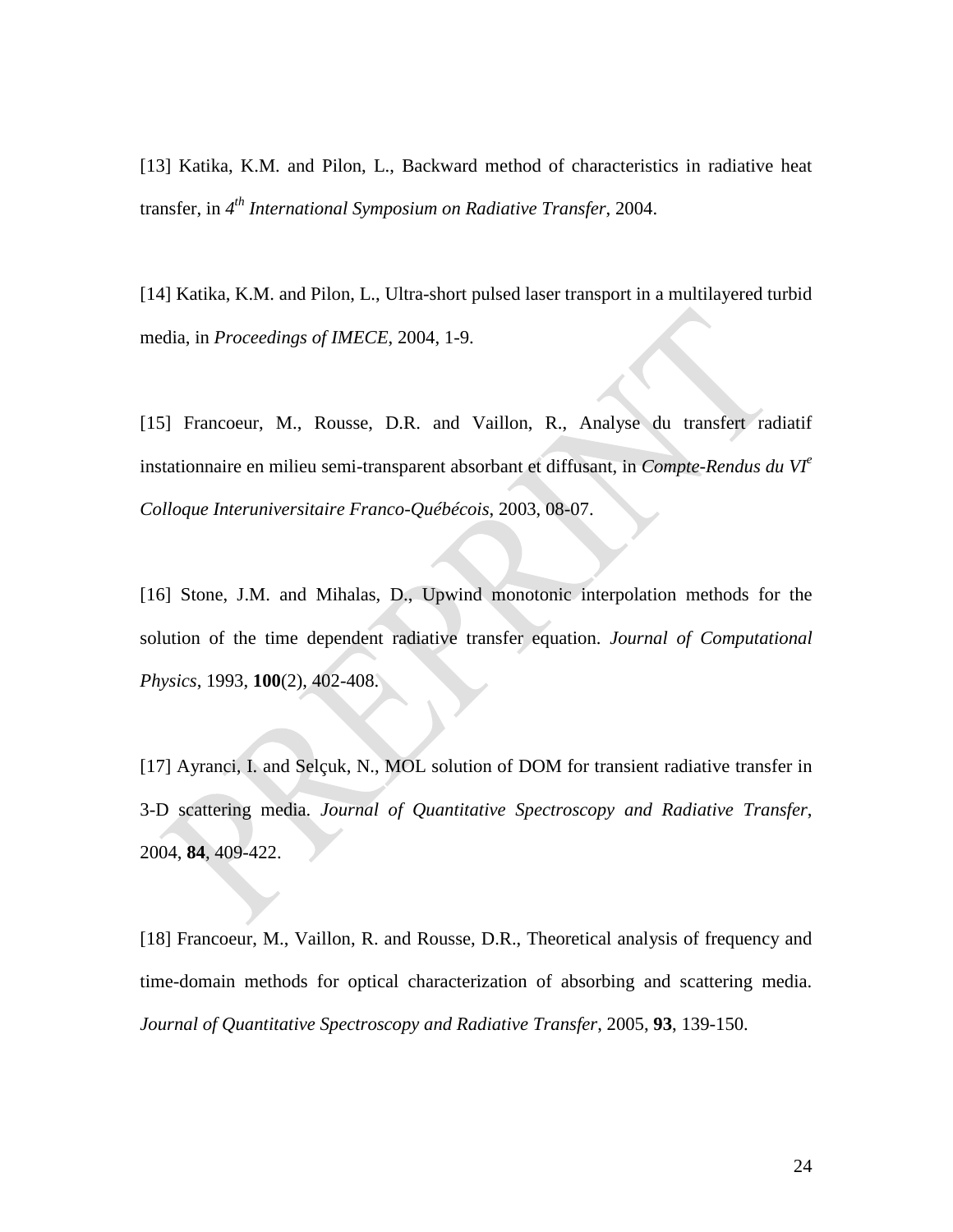[19] Modest, M.F., *Radiative Heat Transfer*, 2<sup>nd</sup> edition, 2003 (Academic Press: San Diego).

[20] Rousse, D.R., Numerical Predictions of Two-Dimensional Conduction, Convection, and Radiation Heat Transfer. I – Formulation, *Int. J. Thermal Sciences*, 2000, **39**, no. 3, 315-331.

[21] Leveque, R.J., *Finite Volume Methods for Hyperbolic Problems*, 2002 (University Press: Cambridge).

[22] Colella, P. and Woodward, P.R., The piecewise parabolic method (PPM) for gasdynamical simulations. *Journal of Computational Physics*, 1984, **54**, 174-204.

[23] Rousse, D.R., *Numerical predictions of multidimensional conduction, convection and radiation heat transfer in participating media*, 1994, PhD thesis, McGill University.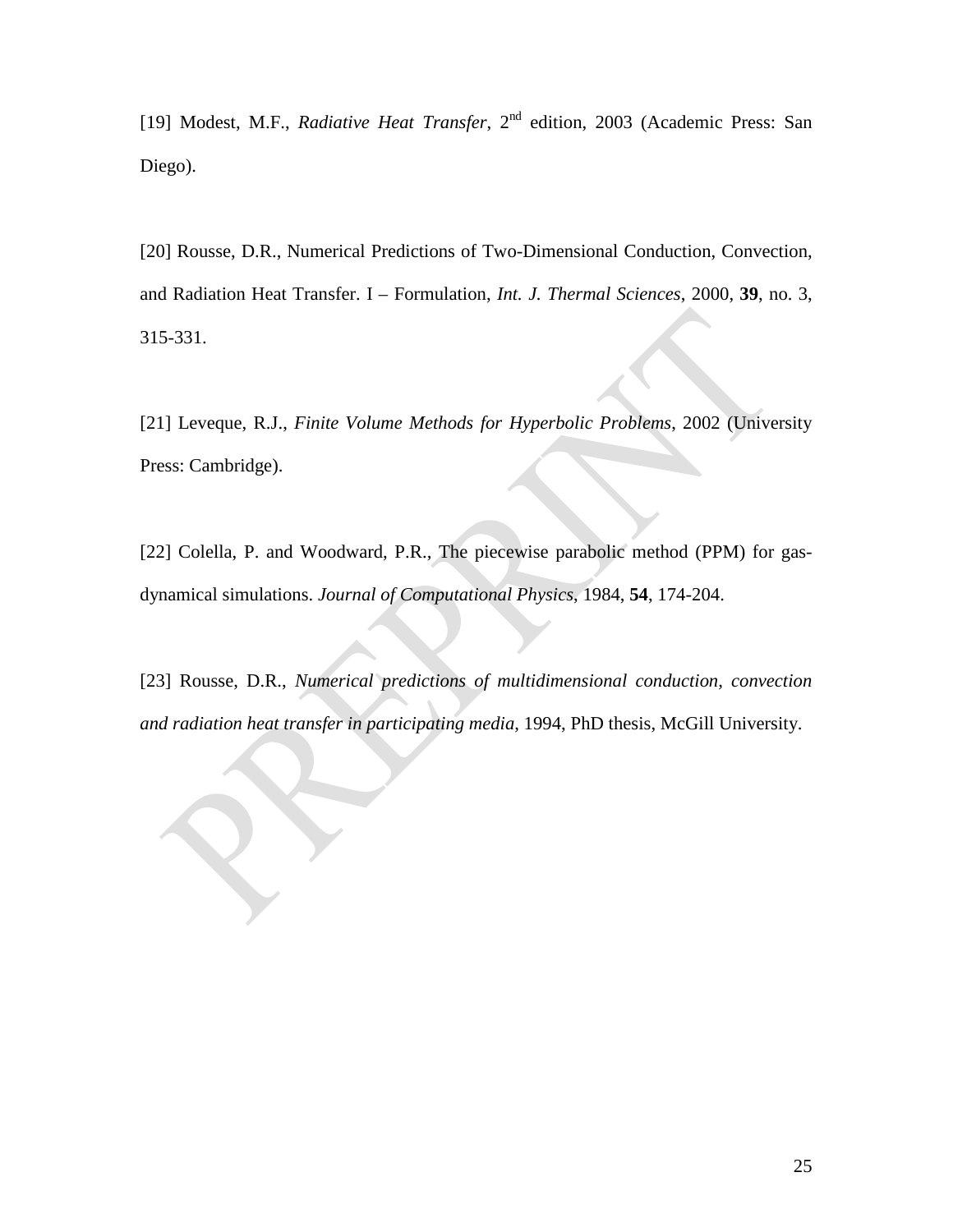# **FIGURES**



Figure 1: Schematic representation of the transient radiative transfer problem under consideration.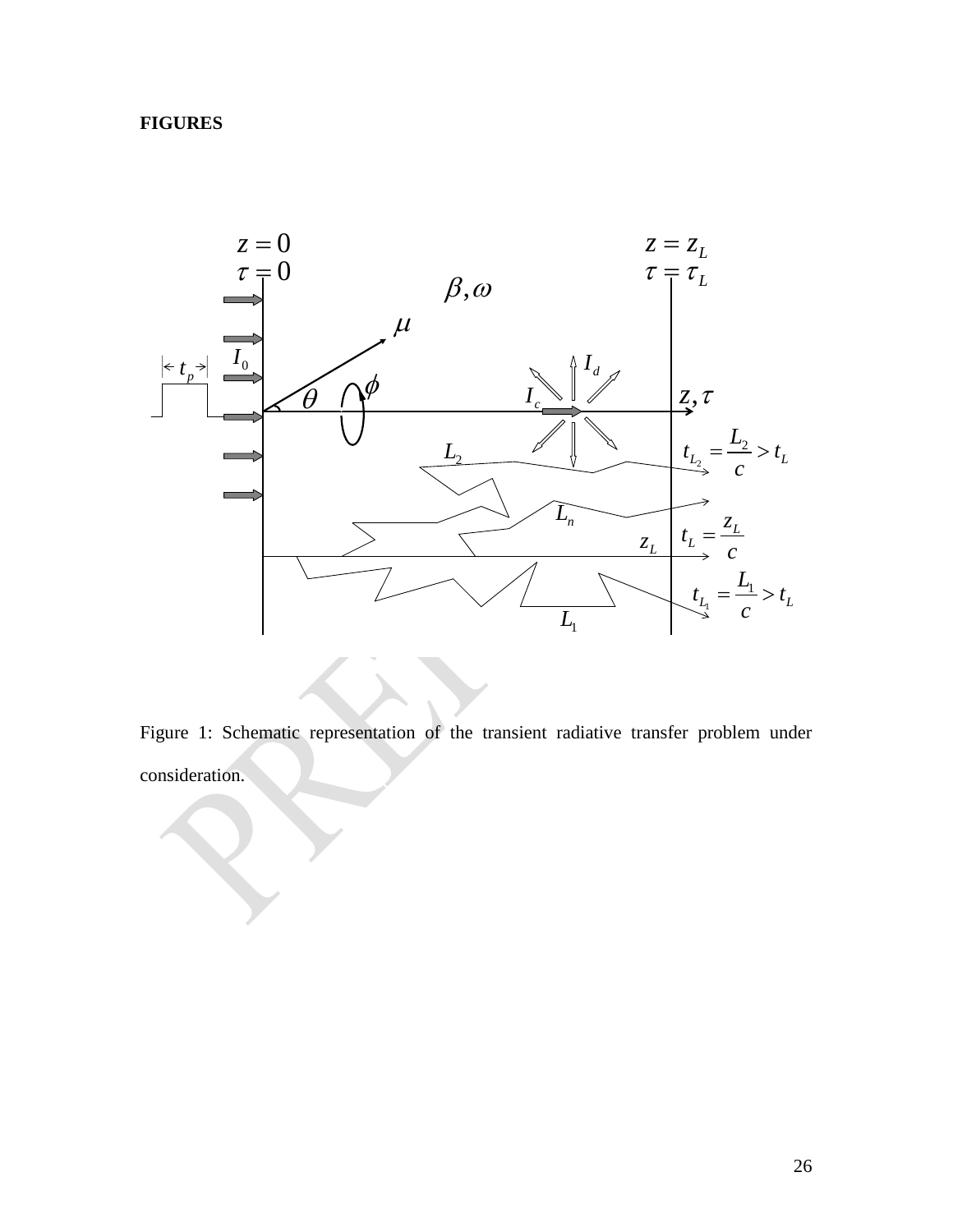

Figure 2: Schematic representation of a pulsed collimated radiation beam propagating in a participating medium.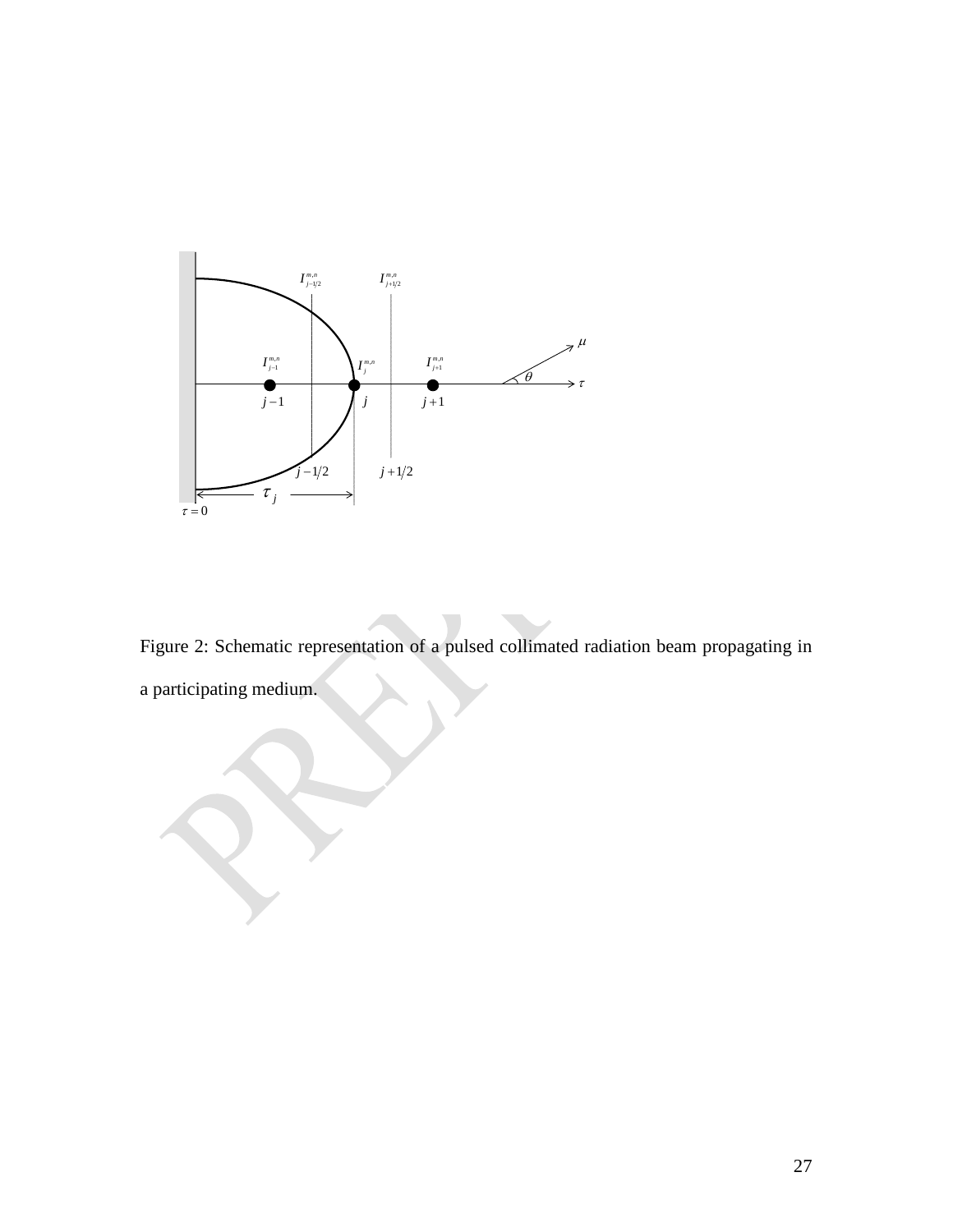

Figure 3: Representation of a control volume and its surrounding nodes.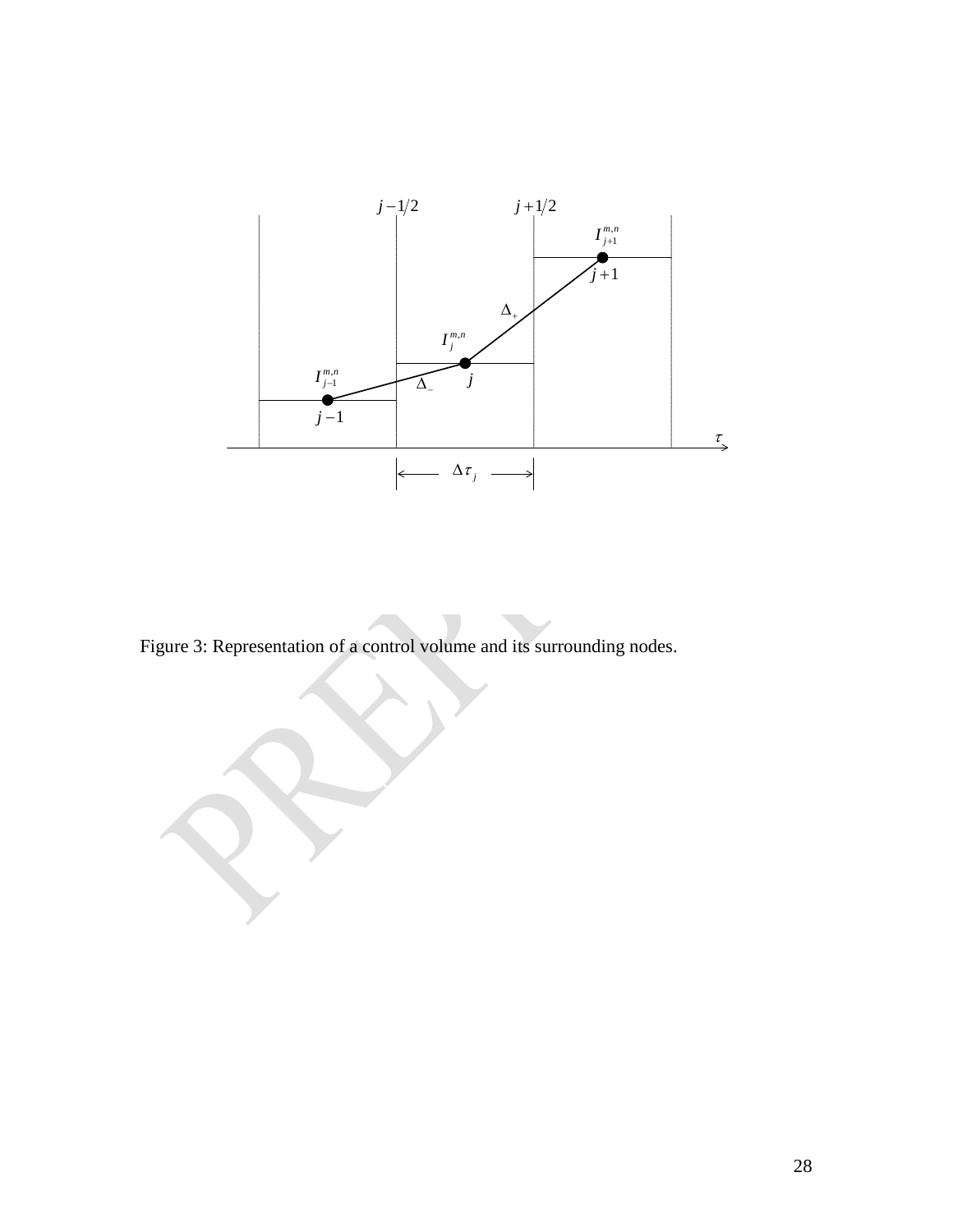

Figure 4: Temporal distribution of the hemispherical transmittance; comparison between the Van Leer flux limiter and a Monte Carlo formulation [5].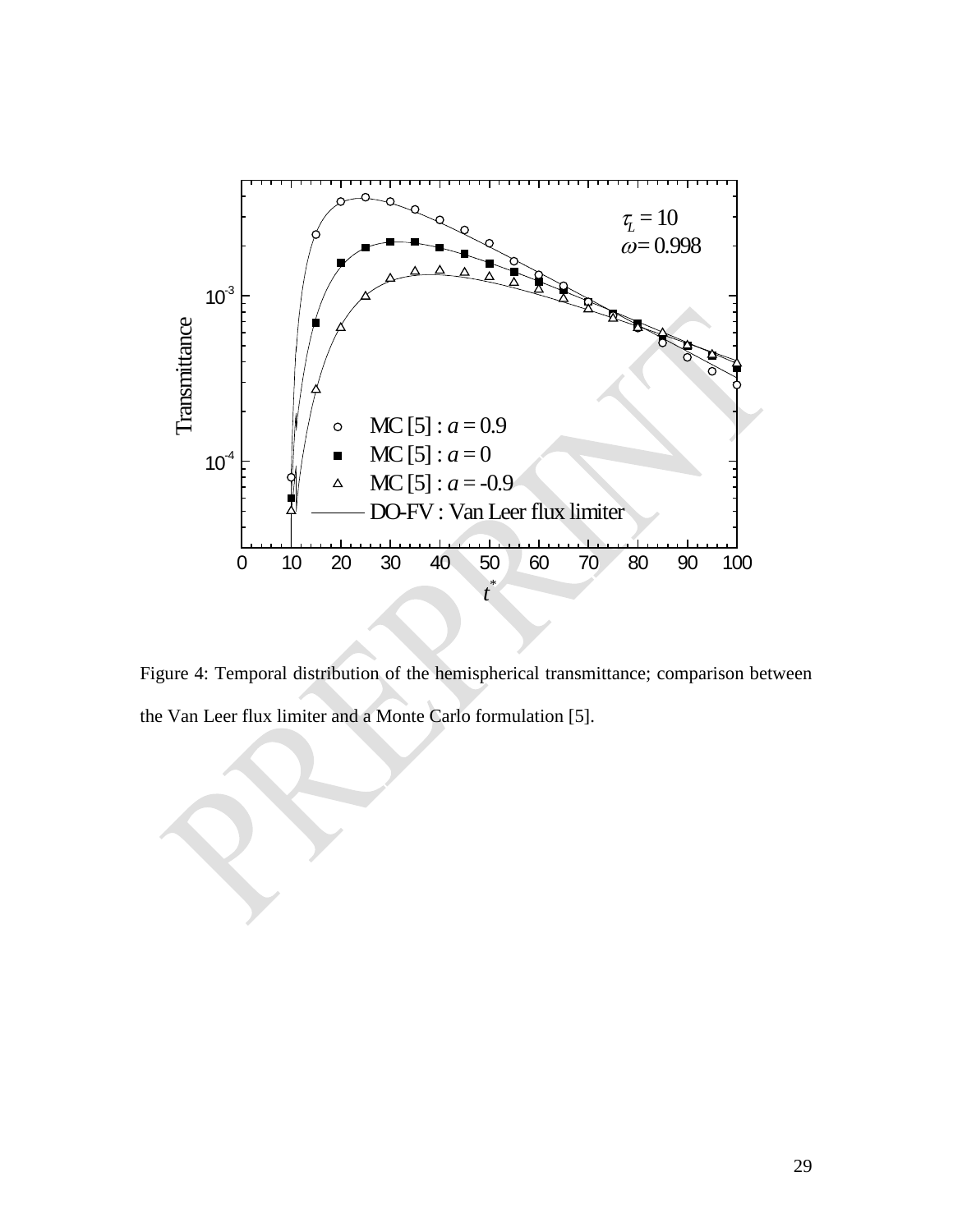

Figure 5: Temporal distribution of the hemispherical transmittance; comparison between the Superbee flux limiter and a Monte Carlo formulation [5].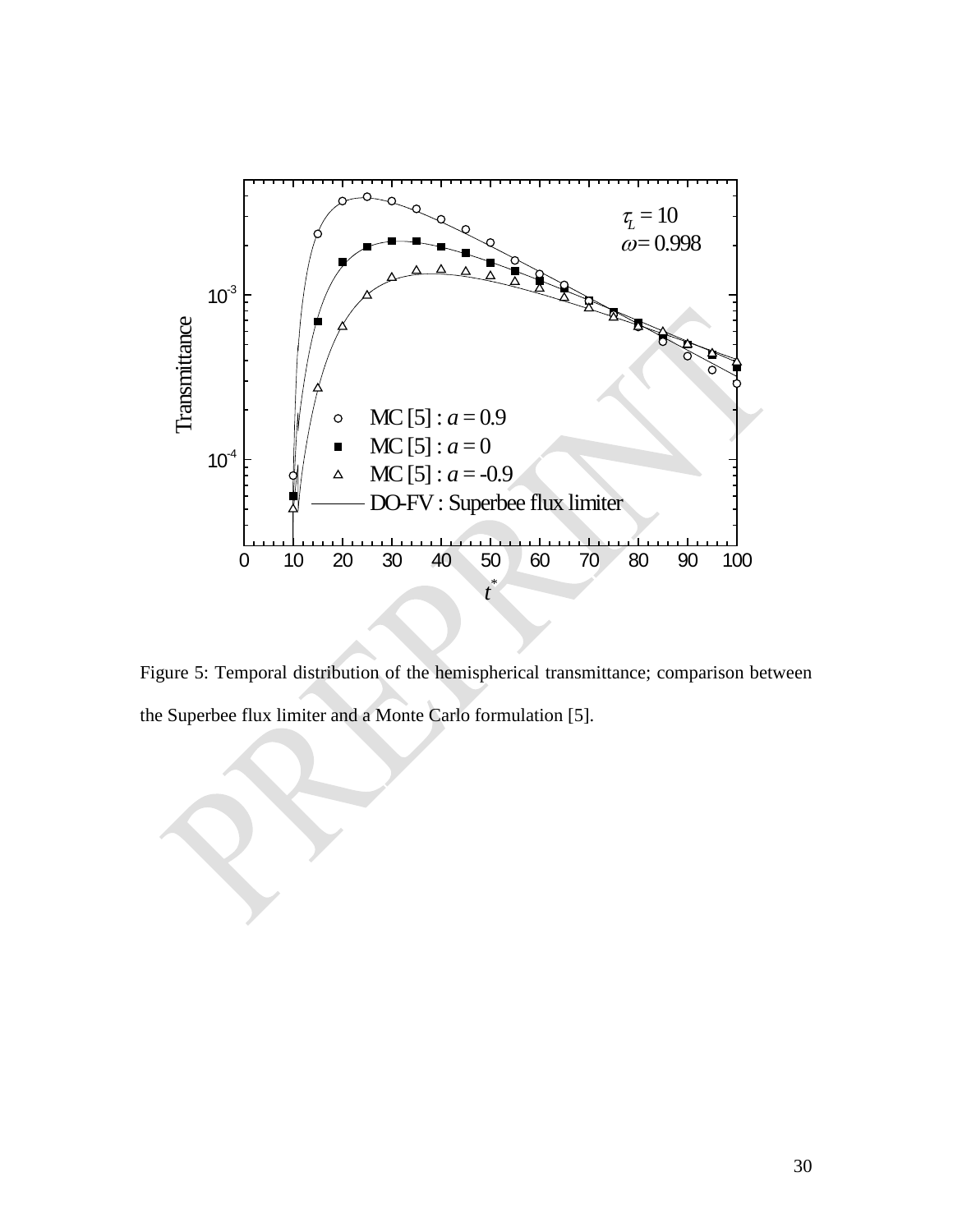

Figure 6: Temporal distribution of the hemispherical transmittance; comparison between the Van Leer and Superbee flux limiters and the exponential interpolation scheme at early time periods.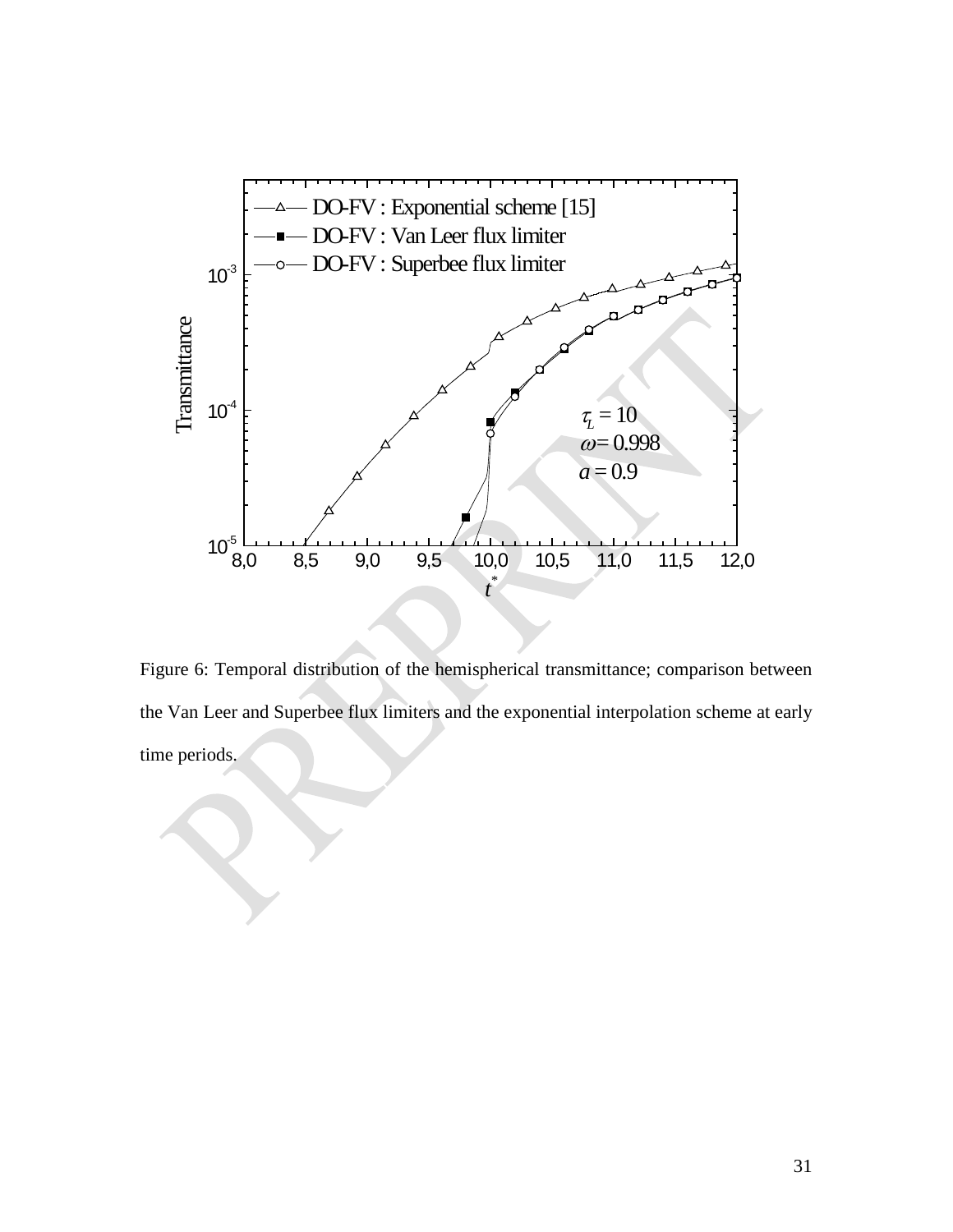

Figure 7: Temporal distribution of the hemispherical transmittance; comparison between the Van Leer flux limiter and the DO-PPA method [8].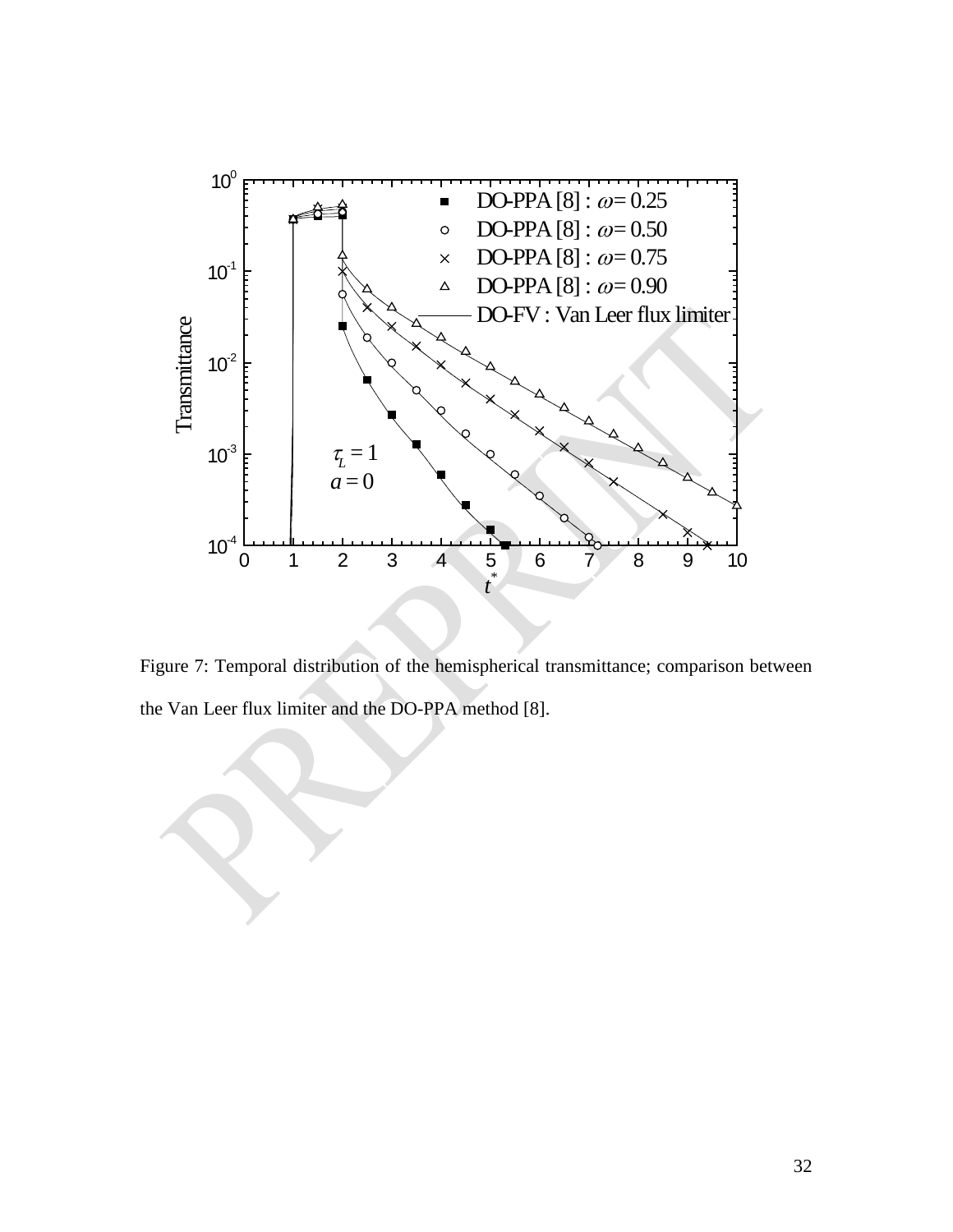

Figure 8: Temporal distribution of the hemispherical transmittance; comparison between the Superbee flux limiter and the DO-PPA method [8].